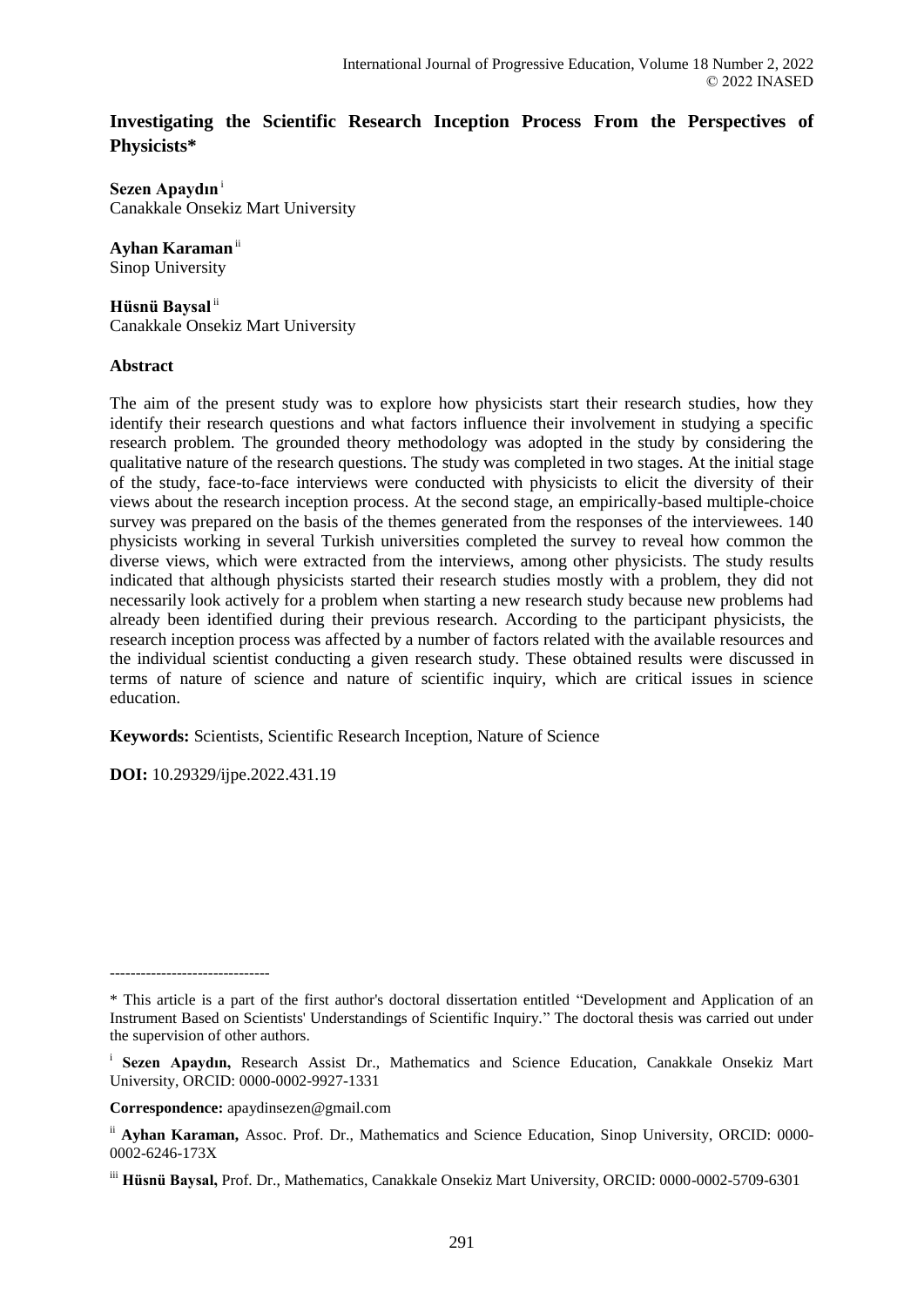#### **INTRODUCTION**

In 1960s, U.S. authorities decided to make radical changes in education after Russia made its mark in history as the first nation to reach space in the cold war era. Americans realized that reforming science education was essential to survive in the competition with Russians. American policy makers set a target to achieve scientific literacy among all U.S. citizens. Training individuals in scientific literacy, in turn, became a common goal for science education almost all around the world. Turkey was also among the countries that pursued this common goal. In Turkey, training individuals with scientific literacy has been considered to be important since 2005. Although scientific literacy has become a global concept, researchers have yet to agree on a single definition of it. However, there are certain assumptions about the knowledge expected from individuals with scientific literacy. Individuals with scientific literacy must reportedly possess a contemporary understanding of epistemic and process knowledge concerning the generation of information (OECD, 2016). While the epistemic knowledge pertains to nature of science (NOS), the process knowledge is regarded as nature of scientific inquiry (NOSI) (Lederman, Antink, & Bartos, 2014; Schwartz, Lederman, & Crawford, 2004). Therefore, a scientifically literate individual is expected to possess a contemporary understanding of both NOS and NOSI.

In science education literature, the concepts of NOS and NOSI are intertwined and generically addressed as NOS. While NOS is generally related to the status and structure of the scientific knowledge, NOSI is usually connected with the production and justification processes of the scientific knowledge. Despite on-going discussions on what students need to be taught with respect to NOS, a group of researchers were reported to have reached a consensus view (Abd-El-Khalick, 2012; Lederman, 2006; McComas & Olson, 2002; Osborne, Collins, Ratcliffe, Millar, & Duschl, 2003). On the other hand, other researchers heavily criticized the consensus view and offered new suggestions thereto by referring its certain shortcomings and weaknesses (Allchin, 2017; Erduran & Dagher, 2014; Hodson & Wong, 2014; Irzik & Nola, 2011). A review of the relevant literature reveals that the opinions of scientists were not sufficiently included in the efforts to reach such consensus view. In a limited number of research studies involving scientists as participants, the conceptions of scientists about NOS were classified either as conventional/inadequate (e.g. Aydeniz & Bilican, 2014) or almost completely unaligned with the current research results (e.g. Wong & Hodson, 2009). In other words, NOS conceptions of scientists in the literature were generally described as inadequate in comparison with the standards set primarily by science educators. That was partly because the opinions of scientists had usually been ignored in constructing the standards about NOS and NOSI concepts. Consequently, there are perceived differences between the opinions of science educators and scientists when it comes to NOS concepts. A plausible reconciliation of such differences requires a comprehensive depiction of the opinions of scientists. Considering their individual fields of expertise and the time they devote to their own research studies, it is important that scientists should be given a voice in characterizing scientific research process. The results obtained from studies investigating the opinions of scientists would enrich the literature concerning NOS and NOSI.

Due to the extensive nature of the notions involved in NOS and NOSI, the conceptual scope of the present study was solely restricted to the scientific research inception process. In the literature, issues related to the research inception process were mostly discussed under NOSI. Researchers advocating the consensus view objected to the conventional understanding of the scientific method, which prescribed that the first step of all scientific investigations included a hypothesis. They instead asserted that all scientific investigations begin with a question (Lederman et al., 2014; Schwartz, Lederman, & Lederman, 2008). On the other hand, Irzik and Nola (2011; 2014) criticized consensus view and offered family resemblance approach. In this approach, all scientific areas are represented by the following four family characteristics: aims and values of science, scientific methods, scientific practices, and scientific knowledge. They argued that all fields of science incorporated generic cognitive practices such as formulating a problem or a question and generating a solution. Although scientific questions or problems were regarded generally as the starting point of scientific inquiry in science education literature, there were no detailed explanations about the research inception process. Conducting a research study with scientists actively working in the field would uncover their diverse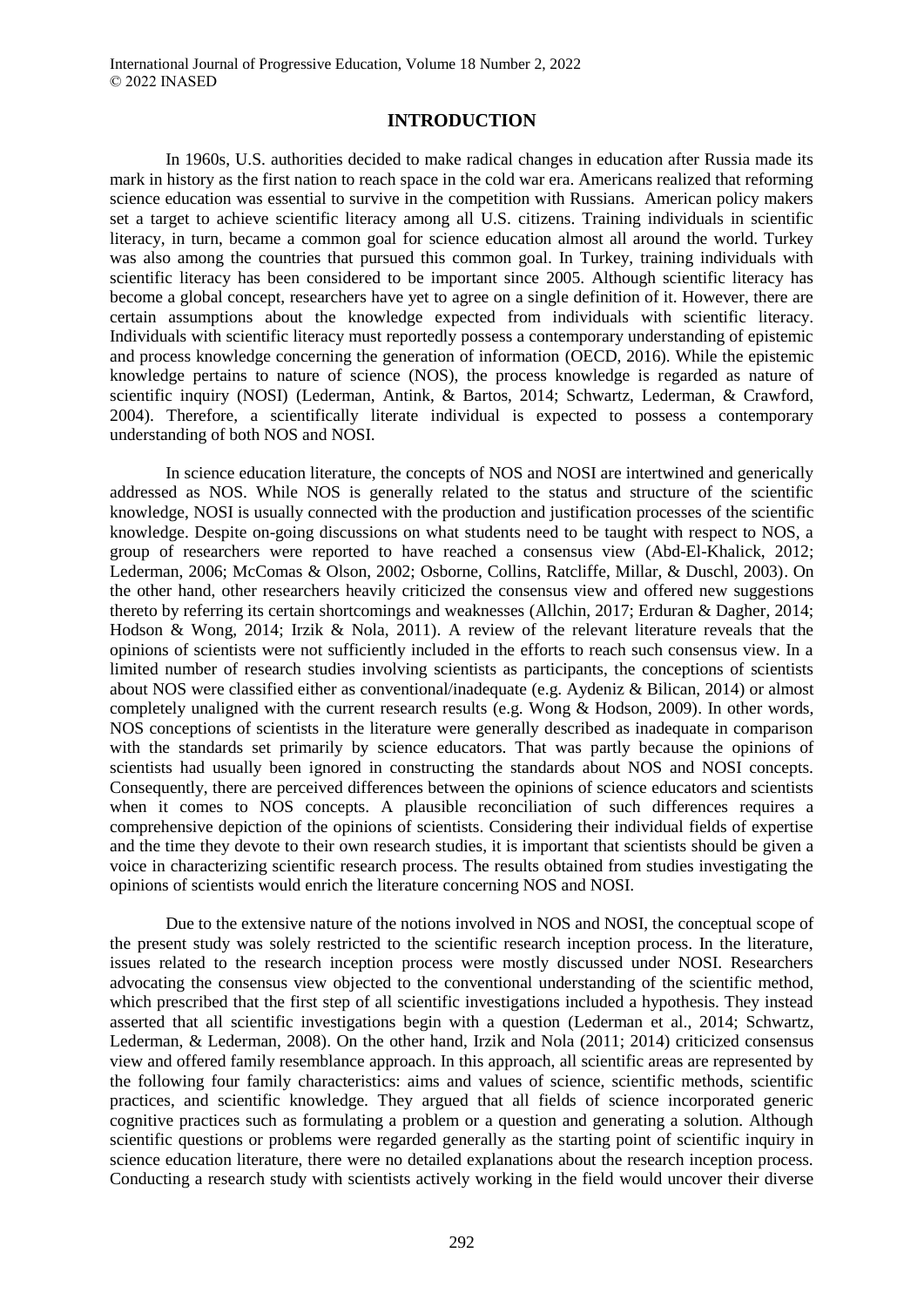views about the research inception process. For that purpose, the views of physicists working in various subdisciplines of physics with different academic titles were investigated in this study. Besides, different research approaches of the participant physicists, namely experimental, observational and theoretical, were also identified as an important variable of the study. Therefore, the study aimed to explore the scientific research inception process as declared by physicists working in diverse subdisciplines of physics, adopting various research approaches and having different academic titles. The study sought answers to the following research questions:

- 1. How do physicists start scientific research?
- 2. How do physicists identify their research questions?
- 3. What are the factors affecting physicists in the research inception process?
- 4. How do the different research approaches of physicists influence their research inception process?
- 5. How do the specific research fields of physicists influence their research inception process?
- 6. How do the academic titles of physicists influence their research inception process?

# **Study Design**

The research questions in the present study was addressed with the assumption that individuals construct their own realities based on their personal experiences and our understanding of these peculiar realities takes place only through interpreting their expressions. That is the main reason that we adopted interpretivism as our theoretical framework. As the research methodology, the grounded theory, which was reported by Suddaby (2006) as the most suitable design to understand a process that respondents experience personally and construct a meaning for, guided the research study. In addition, theoretical sampling technique used in the grounded theory design was appropriate for unveiling the diverse perspectives held by the participant physicists in the study. In theoretical sampling, the data collection process is guided by theoretical developments emerging from the analysis of past data. This helps the researcher present data, which pertain to the concepts under research, from a wider perspective. That is mainly because the grounded theory is the product of inductive reasoning prioritizing data in constructing the theories. The initial stage of the two-stage study was conducted with face-to-face interviews with the physicists. The data obtained from the interviews were analyzed to put forth theoretical arguments concerning the scientific research inception process conceptualized by the physicists. In the second stage of the study, interview analyses were followed by the development of empirically-based multiple-choice questions as a technique similar to the one employed by Aikenhead & Ryan (1992) to test the accuracy and adequacy of such theoretical arguments. The research process was completed by applying the multiple choice questions, which was constructed from the theoretical arguments, to a larger group of physicists. This yielded useful information about the accuracy and adequacy of theoretical arguments generated from the views of the interviewed physicists.

# **Participants**

The two-stage structure of the research study required two separate groups of participants. The initial stage of the research study included interviews with scientists working in the various subfields of physics. The scientists to be interviewed during this stage were selected through a convenience sampling strategy. All interviews performed by the first author, and she has already known the physicists with whom the interviews were conducted. Based on this acquaintance, it was aimed to reveal the in-depth views of the participant physicists. In line with the nature of grounded theory design, several interviews were held with selected physicists until data saturation was achieved. This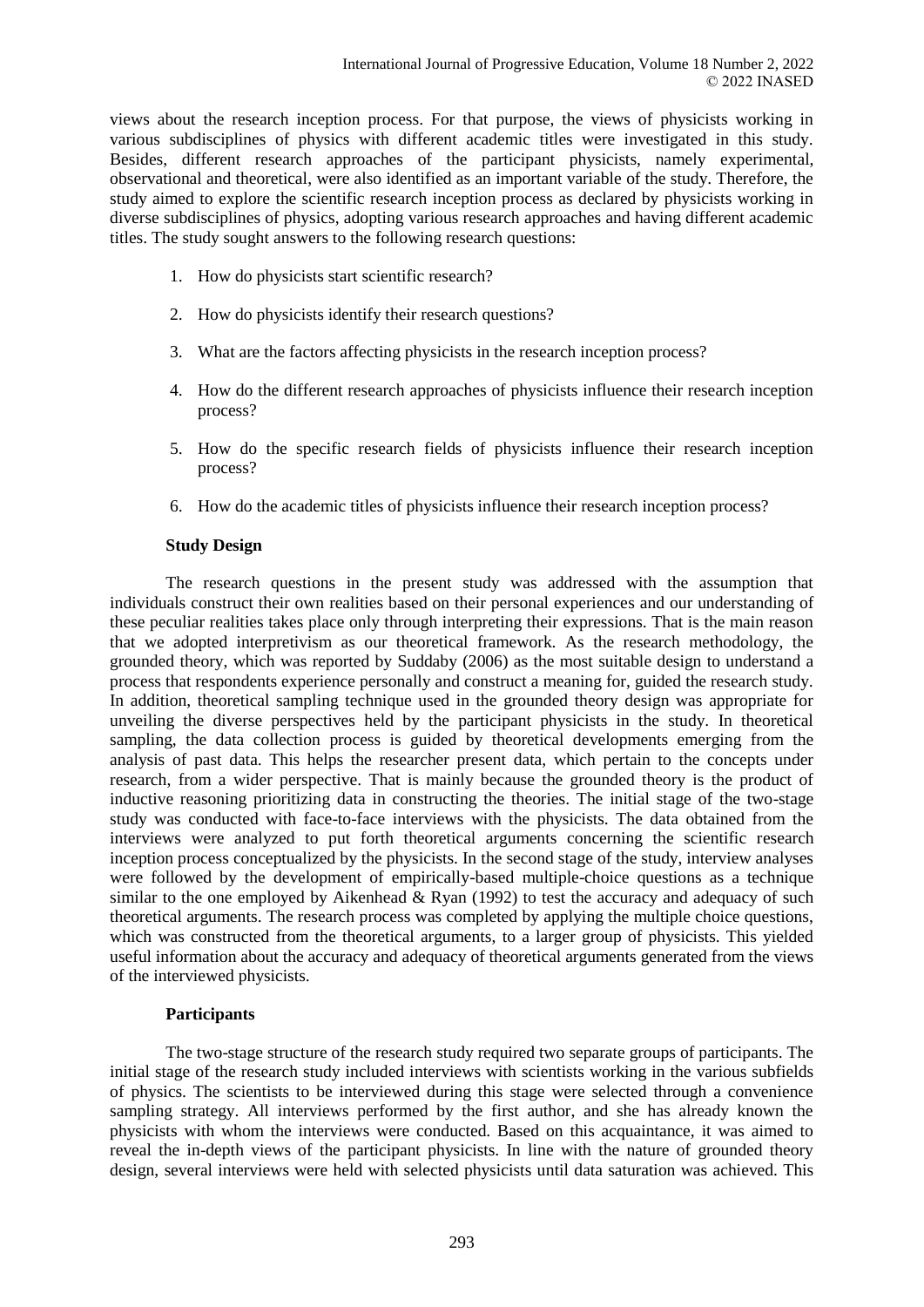process started with requests submitted to selected physicists for conducting preliminary interviews aiming to introduce them to the research study. Physicists who agreed to take part in the study during these preliminary interviews were included in the actual interviews. The interviews were concluded once a decision had been made concerning the achievement of data saturation as entailed by theoretical sampling principle in the grounded theory. Data saturation was reached in the first stage of the study after conducting interviews with a total of 19 physicists, 10 of whom were postdoctoral scientists and 9 of whom were doctoral students. In order to fulfil the maximum-diversity sampling strategy, efforts were spent as much as possible to interview with respondents working in various subfields of physics and employing different research approaches. Therefore, interviews were made with physicists conducting observational, theoretical and experimental research studies.

For the second stage of the research study, a multiple-choice test generated from the interview responses of the participants in the first stage of the study was submitted to scientists and candidate scientists by e-mail. The questions were sent to 1616 scholars in the field of physics at various universities in Turkey and attracted responses from 140 physicists. Some characteristics of the participants are given in the [Table 1.](#page-3-0)

| First study group*         |                             |                               | Research      | Second study group**             |                            |                             |  |  |  |  |  |  |
|----------------------------|-----------------------------|-------------------------------|---------------|----------------------------------|----------------------------|-----------------------------|--|--|--|--|--|--|
| Postdoctoral<br>Physicists | Doctoral<br><b>Students</b> | <b>Research Fields</b>        | Approaches    | <b>Research Fields</b>           | Postdoctoral<br>Physicists | Doctoral<br><b>Students</b> |  |  |  |  |  |  |
|                            |                             |                               |               | Solid-State<br>Physics           | 20                         | 15                          |  |  |  |  |  |  |
|                            |                             |                               |               | Atomic $\&$<br>Molecular Physics | 12                         | 3                           |  |  |  |  |  |  |
| D <sub>D</sub> 1           | LD1, LD2                    | Solid-State<br>Physics        | Experimental  | High Energy &<br>Plasma Physics  | 3                          | 3                           |  |  |  |  |  |  |
|                            |                             |                               |               | <b>Nuclear Physics</b>           | 5                          | $\overline{\phantom{a}}$    |  |  |  |  |  |  |
|                            |                             |                               |               | Astrophysics &<br>Astronomy      | 1                          | 1                           |  |  |  |  |  |  |
|                            |                             |                               |               | Other                            | 1                          | 2                           |  |  |  |  |  |  |
| DG1, DG2,<br>DG3, DG4,     | LG1, LG2,                   | Astrophysics &                | Observational | Astrophysics &<br>Astronomy      | 7                          | 5                           |  |  |  |  |  |  |
| DG5, DG6                   | LG3, LG4                    | Astronomy                     |               | Other                            | 2                          | 2                           |  |  |  |  |  |  |
|                            |                             |                               |               | Solid-State<br>Physics           | 9                          | $\overline{4}$              |  |  |  |  |  |  |
| D <sub>T1</sub>            | LT1, LT2,<br>LT3            | Mathematical<br>Physics       |               | Atomic $\&$<br>Molecular Physics | $\overline{7}$             | 2                           |  |  |  |  |  |  |
|                            |                             |                               |               | High Energy &<br>Plasma Physics  | 8                          | 1                           |  |  |  |  |  |  |
| DT <sub>2</sub>            |                             | Atomic &<br>Molecular Physics | Theoretical   | Mathematical<br>Physics          | 7                          | 1                           |  |  |  |  |  |  |
|                            |                             |                               |               | <b>Nuclear Physics</b>           | $\overline{2}$             | 5                           |  |  |  |  |  |  |
|                            |                             | High Energy &                 |               | Astrophysics &<br>Astronomy      | 4                          | 1                           |  |  |  |  |  |  |
| DT <sub>3</sub>            |                             | Plasma Physics                |               | General Physics                  | 3                          | $\mathbf{1}$                |  |  |  |  |  |  |
|                            |                             |                               |               | Other                            | $\overline{2}$             | $\mathbf{1}$                |  |  |  |  |  |  |

# <span id="page-3-0"></span>**Table 1 Some characteristics of the participants**

\* Code names of participants

\*\* Number of participants

# **Data Collection Process**

The data required for the first stage of the research study were collected through interviews with respondents. The initial interview form was prepared on the basis of the relevant literature. Pilot interviews were held with two scholars, one of whom was a scientist and one of whom was a scientist candidate conducting research in the field of physics. However, the nature of grounded theory design allows for a level of flexibility in that the interview questions can be modified at each interview depending on the outputs of the previous interview. Each interview was guided by the questions in the interview form and took between 45 and 90 minutes to complete. Almost all the interviews were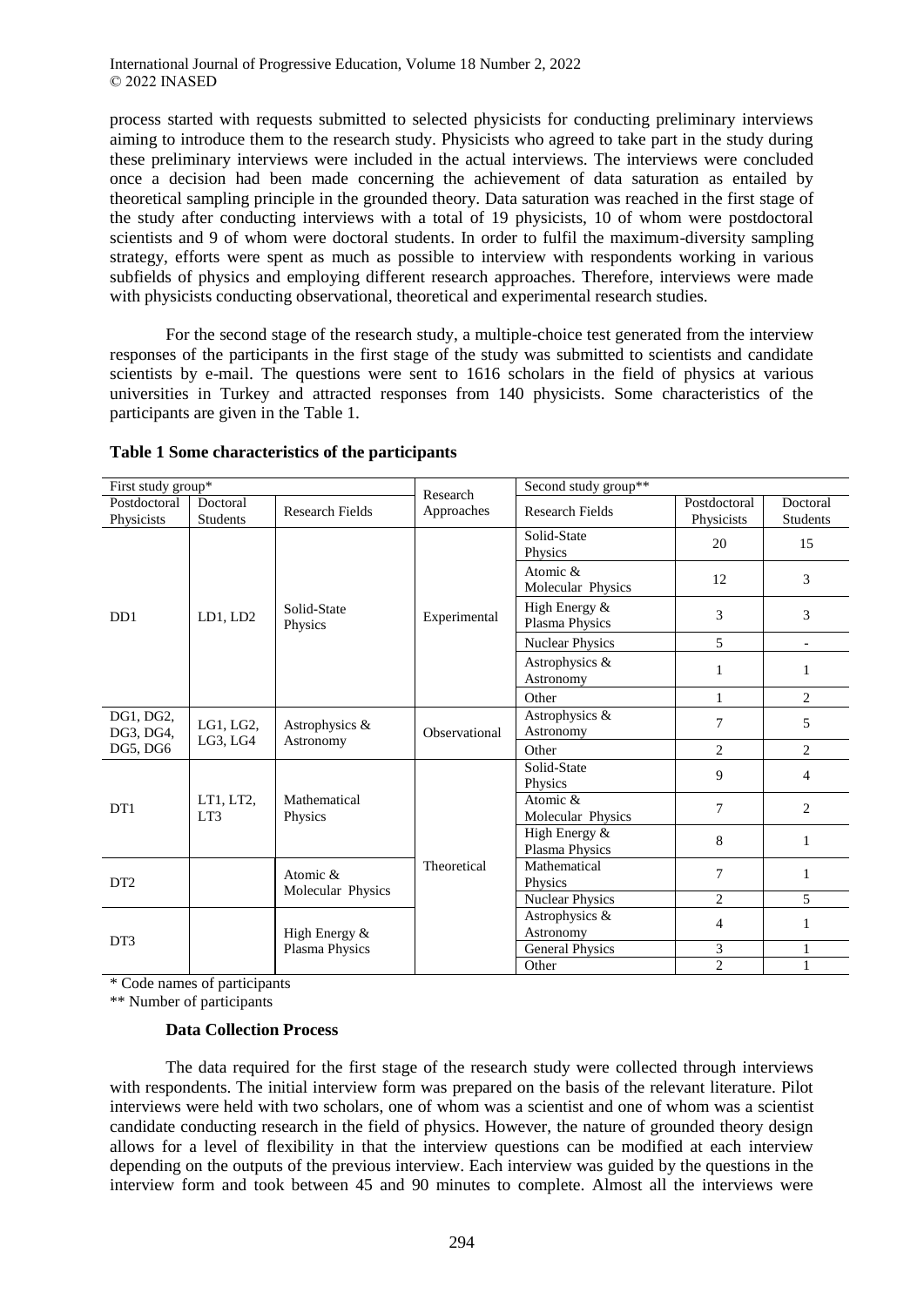recorded on a voice recorder. However, since two respondents did not agree to voice recording, their interviews were recorded in written notes.

The second stage of the research study was conducted with multiple-choice questions prepared on the basis of the outputs of interviews. In the preparation of multiple-choice questions, the procedure suggested by Aikenhead and Ryan (1992) was followed as an example. The data collected from the interviews were analyzed following the process proposed by Charmaz (2014) for the grounded theory design. The choices in the multiple-choice questions were formulated from the axial codes identified as a result of the coding process. As the choices were determined through the interviews conducted with the respondents, each question was structured with a different number of choices. Each question was also supplemented with the option "None of these choices represent my opinion" in addition to the choices. Any respondent marking this option was requested to write in their opinions in an openended field. The title "Understandings on Scientific Research" of the multiple-choice survey is abbreviated as BAHA (based on Turkish initials) and will be referred to as such for the rest of the study.

#### **Data Analysis Process**

The data collected from the interviews held during the initial stage of the research study were analyzed through the constant comparative method as a specific component of the grounded theory design. In addition, this stage followed the initial coding, axial coding, and theoretical coding as proposed for the grounded theory design (Charmaz, 2014; Glaser & Strauss, 1967). In the initial coding stage, all interview transcripts were encoded line by line. In-vivo codes were also used as much as possible during this stage. The specific relationships among the codes created in the initial coding stage were built in the axial coding stage. Finally, in the last stage of the coding process, theoretical codes were created based on the relationships between axial codes. Maxqda 12, qualitative data analysis software, was employed in the coding process.

In the second stage of the research study, the multiple-choice questions were formulated in line with the axial codes identified as a result of the analysis of qualitative data. While one code attracted multiple choices in some cases, two different codes were combined to represent a single choice in some other cases. If one code was considered to have been represented in other choices, it was not supplemented with a specific choice. The process of formulating the choices was guided by the differences between the expressions as the main concern. As an example, the analysis of the responses received to the question concerning the factors affecting the research inception process revealed the theoretical codes of persons, resources, study environment, and research. The code named 'persons' was represented by three different choices while the codes named 'resources' and 'research' were translated into 1 choice each. On the other hand, the code named 'environment' was not shaped into a separate choice, as it is included in both one choice concerning scientists (affected by persons in the study environment) and one choice concerning resources (physical circumstances in the study environment).

# **FINDINGS**

The findings obtained as a result of the present two-stage study will be elaborated under three headings. Each heading will, in turn, feature the findings of the interviews followed by the findings identified with BAHA. All axial and theoretical codes designated in the first stage of the study were given in [Table 2.](#page-5-0)

#### **Opinions of scientists on the research inception process**

Five axial codes were designated through the analysis of the opinions of scientists as to how they start their research studies. These codes were named as literature, scientific question, hypothesis, subject, and problem. All of the axial codes were thus formulated featuring the opinion of at least one observational physicist. On the other hand, theoretical physicists offered their opinions on scientific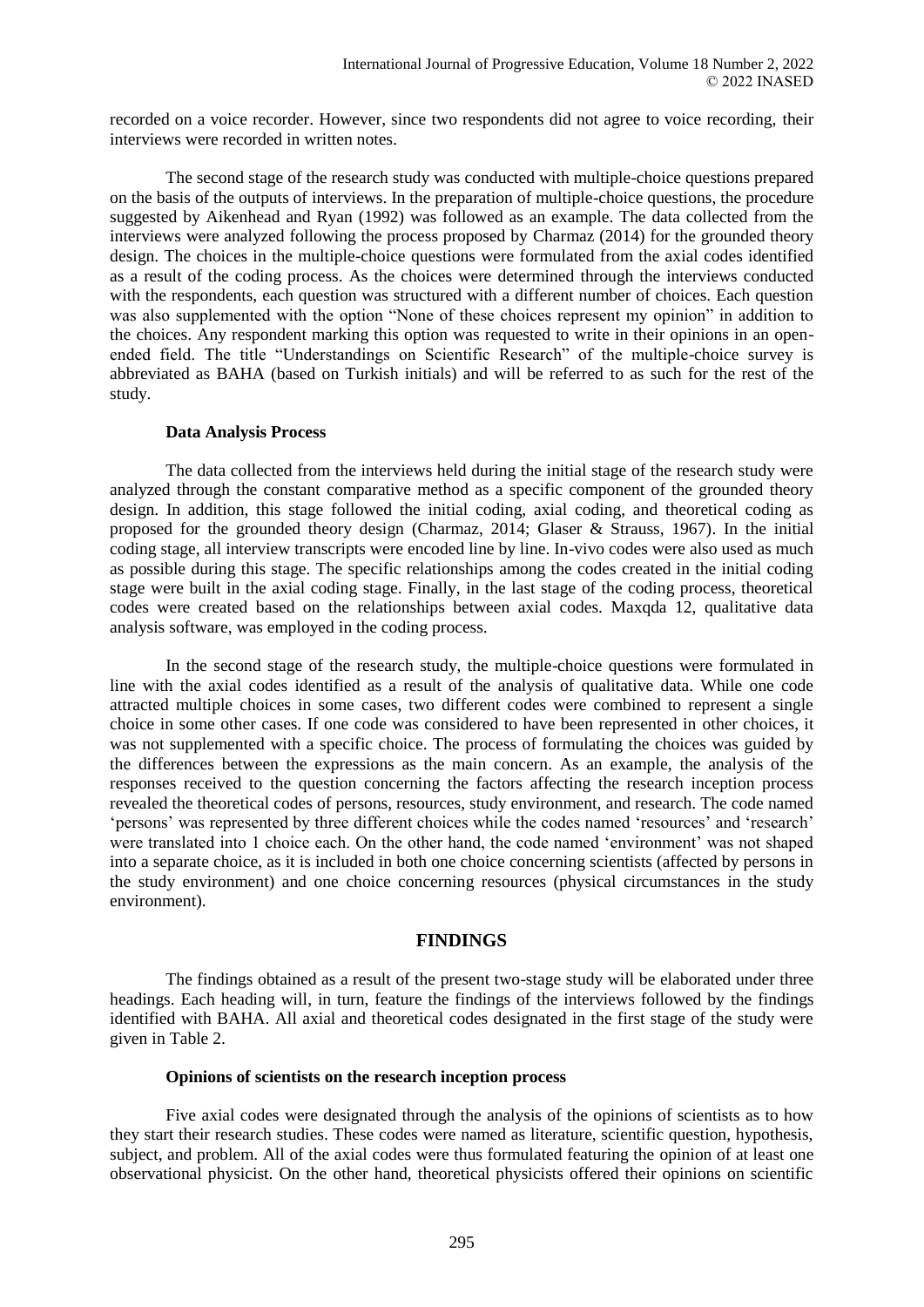questions, subject, and problem codes, while experimental physicists indicated their research inception to be limited only to the literature and a hypothesis.

In response to the question on the starting point for research, some of the physicists pointed out to **literature review** as one of such starting points. As an observational physicist and continuing her/his doctoral education, LG3 stated that all scientific research started with literature review regardless of the specific field with the following statement: *"In my opinion, the initial stage of literature review and background study applies to all sciences, whether social or physical."* 

| Opinions of scientists on<br>the research inception<br>process | Opinions of scientists on how they determine<br>research questions                           |                             | Opinions of scientists about the factors<br>affecting them in the research inception<br>process |                             |  |  |  |
|----------------------------------------------------------------|----------------------------------------------------------------------------------------------|-----------------------------|-------------------------------------------------------------------------------------------------|-----------------------------|--|--|--|
| Axial codes                                                    | Axial codes                                                                                  | <b>Theoretical</b><br>codes | Axial codes                                                                                     | <i>Theoretical</i><br>codes |  |  |  |
| Literature review                                              | Scientists themselves                                                                        |                             | The background of the<br>scientists                                                             |                             |  |  |  |
| Scientific questions                                           | Advisor                                                                                      | Persons                     | The internal motivation of the<br>scientists                                                    | Persons                     |  |  |  |
|                                                                | Other scientists                                                                             |                             | Other scientists                                                                                |                             |  |  |  |
|                                                                | Following up to literature                                                                   |                             | Technical resources                                                                             |                             |  |  |  |
| Hypothesis                                                     | Identifying the shortcomings<br>in the literature                                            | Literature                  | Access to publications                                                                          | Resources                   |  |  |  |
| Subject                                                        | Subjects not yet Studied in the<br>Literature                                                |                             | Study environment                                                                               |                             |  |  |  |
|                                                                | Theories and Laws                                                                            |                             |                                                                                                 |                             |  |  |  |
| Problem                                                        | Failing to Generalize Theories<br>and Laws<br><b>Failing to Support Theories</b><br>and Laws | Theories and<br>Laws        | Research                                                                                        |                             |  |  |  |

<span id="page-5-0"></span>

| Table 2. All axial and theoretical codes |
|------------------------------------------|
|------------------------------------------|

**Scientific questions** represent another starting point indicated by the interviewed scientists. LG1, was an observational doctoral student with experience in a project abroad and in multiple projects of a national scale. LG1 stated that they started research with questions by saying, *"You need to have a question in your mind; is this really the case? You need to collect data for this question.".*  DT2, a theoretical physicist and 15 years of experience in the field, offered the following opinion to indicate that she/he started her/his own research with questions and everyone, involved in positive sciences do the same: *"I can say a question first and foremost. …In fact, I don't know if this is a hypothesis in essence, but I can say more definitely that we start with questions."*

Using a **hypothesis** is another way to start research pointed out by some participant physicists. DD1, an experimental physicist, stated that her/his starting point for scientific research was a hypothesis: "We conduct our experiment according to that hypothesis". LG3, a doctoral student, involved in observational studies in astronomy, also indicated her/his starting point to be a hypothesis by saying, *"there must be a hypothesis, the first piece should always be that".*

Another starting point for scientific research as addressed in the opinions of scientists is the designation of a **subject**. DG5, an observational physicist in astronomy with a post-doctorate degree abroad, expressed her/his opinions on the question as follows: *"You first choose your subject. While choosing a subject, you start a literature … review. While doing that, I seek something that has not been studied or something that appears interesting to me."*

Another axial code we identify in the discourses of the interviewed scientists is research inception with a **problem** or by specifying a problem. This axial code was formulated with such initial codes as identifying the problem, presenting a problem, or finding and specifying a problem. DT3, an experienced theoretical physicist and with a self-proclaimed interest in philosophy of science, explained that any scientific research primarily requires a problem: *"Any scientific research primarily*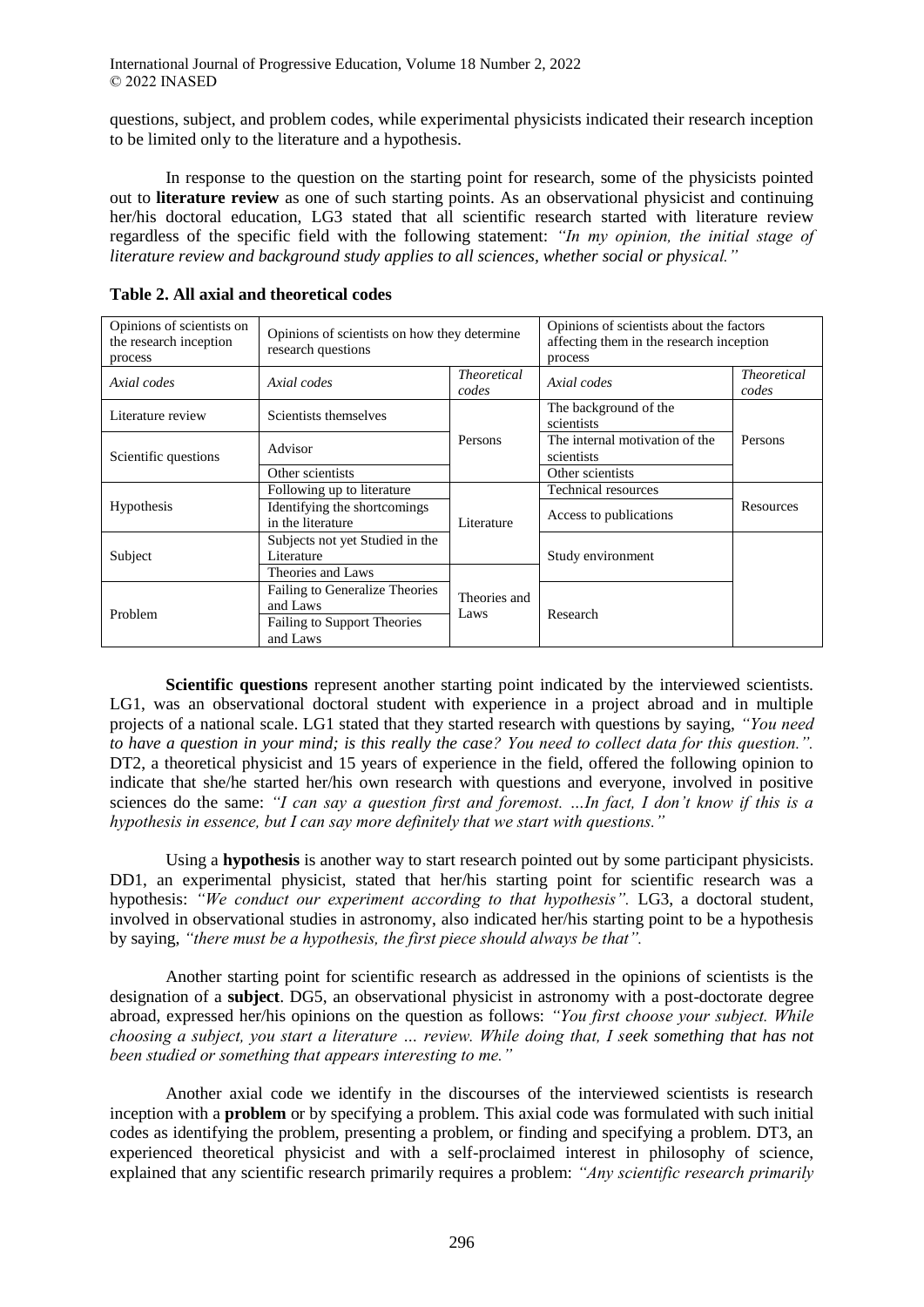*requires a problem. If you are in it yourself, you find the problem or specify the problem yourself. There are stages to it. Firstly, the problem needs to be specified."* DT1, theoretical physicist in mathematical physics, elaborated on what the problem should be and indicated her/his starting point to be a problem by saying, *"the starting point should be an original problem that will contribute to science".*

For the purposes of the second stage of the study, a multiple-choice question was prepared based on the axial codes identified from the opinions of interviewed physicists. The multiple-choice question and the corresponding responses of the physicists were given in [Table 3.](#page-6-0) Three exceptions emerged when the fields of research were considered. Half and more than half of the physicists, involved in general physics and in fields represented by "other", respectively, marked the option indicating the starting point for scientific research to be scientific questions. The second exception arises from one-fourth of the nuclear physicists marking problem as their starting point and another one-fourth marking hypothesis for the same question. The great majority of researchers marking hypothesis as their starting point for scientific research are involved in nuclear physics. The third exception pertains to the high-energy physicists and plasma physicists. 36 % of these physicists marked the option for starting research with a problem, while the remaining physicists marked scientific question, literature review, and designation of a subject with a share of 17 % each.

|                                                       |                |                      | Research<br>approaches <sup>*</sup> |                          |                                        |                                       |                               | Research fields <sup>†</sup>   |                              |                            |                                                      |                          | Academic titles          |                               |                             |                          |                            |  |
|-------------------------------------------------------|----------------|----------------------|-------------------------------------|--------------------------|----------------------------------------|---------------------------------------|-------------------------------|--------------------------------|------------------------------|----------------------------|------------------------------------------------------|--------------------------|--------------------------|-------------------------------|-----------------------------|--------------------------|----------------------------|--|
| Scientific research<br>starts with                    | (140)<br>Total | (68)<br>Experimental | (58)<br>Theoretical                 | Observational (17)       | (19)<br>ళ<br>Astrophysics<br>Astronomy | Physics (24)<br>Molecular<br>Atomic & | $\odot$<br>Physics<br>General | (48)<br>Solid-State<br>Physics | Mathematical<br>Physics (10) | (12)<br>Physics<br>Nuclear | $\overline{4}$<br>Plasma Physics<br>ళ<br>High Energy | $\in$<br>Others          | (32)<br>Professor        | (33)<br>Professor<br>ssociate | (23)<br>Assistant Professor | (12)<br>Doctor           | Assistant (40)<br>Research |  |
| a scientific<br>question.                             | 27             | 23                   | 33                                  | 29                       | 42                                     | 42                                    | 50                            | 15                             | 20                           | 17                         | 21                                                   | 57                       | 28                       | 27                            | 31                          | 8                        | 32                         |  |
| the designation and<br>specification of a<br>problem. | 47             | 46                   | 45                                  | 53                       | 48                                     | 46                                    | 33                            | 56                             | 60                           | 25                         | 36                                                   | 29                       | 56                       | 40                            | 52                          | 58                       | 38                         |  |
| a hypothesis.                                         | 3              | 3                    | 3                                   | 6                        | 5                                      | $\overline{\phantom{a}}$              | $\overline{\phantom{a}}$      | $\overline{\phantom{a}}$       | $\overline{\phantom{a}}$     | 25                         | $\overline{\phantom{a}}$                             | $\overline{\phantom{a}}$ | $\overline{\phantom{a}}$ | $\overline{\phantom{a}}$      | $\overline{\phantom{a}}$    | 17                       | 5                          |  |
| literature review.                                    | 9              | 10                   | 5                                   | 12                       | 5                                      | 8                                     | $\overline{\phantom{a}}$      | 6                              | 10                           | 8                          | 21                                                   | 14                       | 6                        | 9                             | 13                          | $\overline{\phantom{a}}$ | 10                         |  |
| the designation of a<br>subject.                      | 12             | 18                   | 9                                   | $\overline{\phantom{a}}$ |                                        | 4                                     | 17                            | 19                             | 10                           | 17                         | 21                                                   | $\overline{\phantom{a}}$ | 10                       | 21                            | 4                           | 17                       | 10                         |  |
| None of the choices<br>reflect my opinion.            | $\overline{2}$ |                      | 5                                   | $\overline{\phantom{a}}$ |                                        |                                       | $\overline{\phantom{a}}$      | 4                              |                              | 8                          |                                                      | $\overline{\phantom{a}}$ |                          | 3                             |                             |                          | 5                          |  |

<span id="page-6-0"></span>**Table 3 The multiple-choice question and the breakdown of responses as percentages about starting scientific research**

*The numbers in parentheses indicate the number of participants included in that group.*

*\* Some participants wrote two different statements for their research approach (E.g., both experimental and theoretical). In this case, they were considered both experimental and theoretical. Therefore, the total number of participants (143) appears to be more than the number of participants in the research.*

*† Medical physics, phonetics, optics and climate physics were grouped as others.*

Considering the exceptions in terms of academic titles, physicists with the doctorate title were observed to have marked the choice for starting research with a hypothesis and a subject to a greater extent than starting with scientific questions. An assessment of the responses in terms of academic titles, the choice for hypothesis was not marked by any scientist with the title of professor, associate professor, or doctor, but by a small number of physicists holding the doctorate title or in the process of completing their doctorate degree.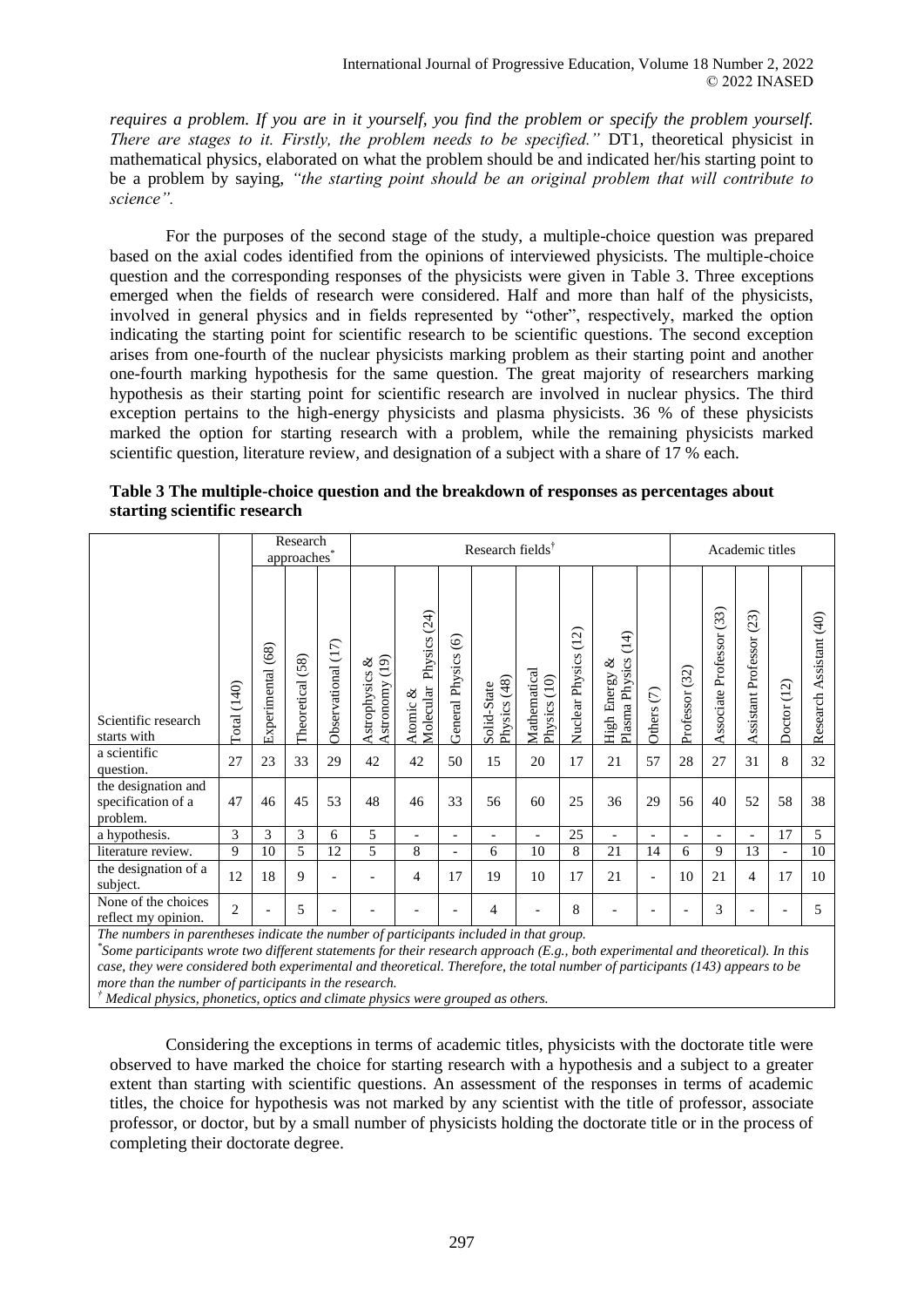Finally, 3 physicists specified that none of the choices reflected their opinions. An associate professor, theoretical physicist in solid-state physics, wrote *"all of the above"* in the open-ended remarks field and indicated that scientific research could start with a scientific question, a problem, a hypothesis, literature review, and designation of a subject. The two remaining physicists indicating that the choices did not reflect their opinions were research assistants and one of them was, involved in theoretical studies in nuclear physics and the other in solid-state physics. Out of these physicists, the one, solid-state physicist, explained her/his response by stating, *"I think this question does not have a single answer".* The other physicist, involved in nuclear physics, indicated that research could start with questions, whether or not of a scientific nature, as follows: *"Scientific research starts with questions, which may easily be of an ordinary nature.*

#### **Opinions of scientists on how they determine research questions**

Another research question of the study was to uncover the opinions of physicists about the process of determining their research questions or problems as they started a new research study. The question as to the starting point for scientific research was supplemented with a discussion on how they make the choice as such in order to identify the opinions of the physicists on the matter.

The first axial code, **the scientist themselves**, was the result of the opinions of the scientists to the effect that new research questions emerged during and as a result of their own research studies and any scientist working in a specific field would already know the current problems affecting the field concerned. LG1, a doctoral student indicating scientific questions as her/his starting point for scientific research, said *"questions generate more questions",* while LT2, a doctoral student in high-energy astrophysics, stated *"while dealing with a problem, that research study may branch out before I reach my desired destination"* and these opinions gave way to the understanding that new research questions emerged already during the research studies conducted by scientists themselves. DT3, a theoretical scientist, explained that they found the problem themselves with the following sentences: "*I don't know how I specify the problem; the problem finds me. It hits me in the face while I read something. I found the solution method for my doctoral dissertation in the open market. My research subject was always on my mind those days."*

Another axial code formulated under the theoretical code of persons is the **advisor** code. This code consists of opinions indicating that research questions are determined on the basis of a suggestion or approval from the respective advisor and the advisor has an impact on the entire research career of a scientist. As can be expected, this code was predominantly composed of opinions from doctoral students. In addition, two scientists that had completed their doctorate degree also mentioned the effect of the advisor on research inception. One of these scientists, DG1, used the following statements to indicate how research subjects were formulated with the effect of the advisor in a master-apprentice relationship: *"First of all, there is, perhaps, a master-apprentice relationship in science – it is not pronounced or defined much, but I can say that in clarification. All in all, when we enter this field and start working, we are guided and affected by certain teachers.… They are primarily the ones determining the research subject. At least, I can say that this was the case for me."*

The final axial code in the theoretical code of persons is the code for **other scientists**. This code was created through analysing the diverse opinions of the participant physicists who expressed that researchers should consult with leading expert scientists in a specific field and contact with other scientists to receive their assistance or to benefit from their experiences*.* DG4, a scientist with years of experience in her/his field, stated that other scientists were influential on the determination of research questions by stating, *"… first of all, being in contact with other scientists in one's field. Being able to follow up any events organised in that field to the extent possible. For example, if one follows up scientific meetings, seminars, and workshops, they have better guidance for their studies".*

In the study, there were some physicists who made specific references to the **literature** in their responses to the question of how they determine their research questions. The physicists specifically pointed out to following up the literature and identifying the shortcomings or subjects not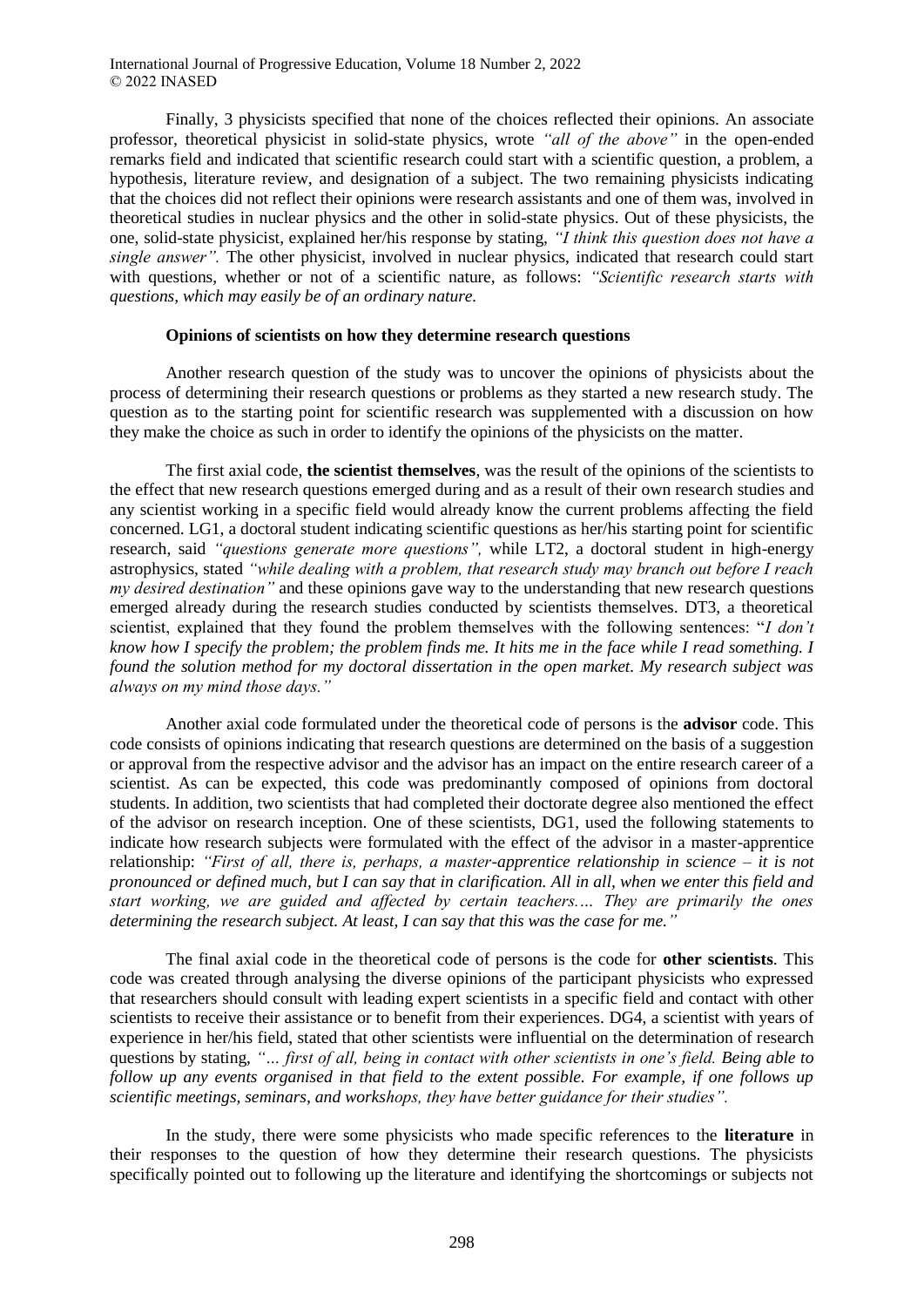yet studied in the literature. These responses gave way to the theoretical code of literature. With respect to following up the literature, the physicists referred to knowing what has been done, reading the literature to do something new, and keeping abreast of the constantly developing literature. LG3, a doctoral student, deliberated on knowing the literature well as follows: *"science … moves fast and we always have to keep abreast of the literature and you have to know what those before you have done so that you can add something to that…"* Identifying the shortcomings in the literature represents another axial code under the theoretical code of literature. This axial code was the product of opinions indicating that research questions would be formulated on the basis of any issues missing in publications or not covered by other research studies. DT3 stated, *"We review previous studies on the subject, read the previous studies. We identify the shortcomings of previous studies"* as an example representative of the axial code of identifying the shortcomings in the literature.

The final axial code pertaining to the theoretical code of literature is the code for identifying subjects not yet studied in the literature. The opinions considered under this code point out to the need to find subjects not studied before in the literature and something that has not been done before. Scientist DG3 used the following statements with respect to the need to find what has not been done before through literature review, even though she/he also pointed out to the difficulty of a subject not covered in the literature in her/his respective field of research: *"So, reviewing the literature and sorting out what has not been done with respect to your own field. As I have said just now, current studies concerning … have currently fallen into a vicious circle and so, it is a bit problematic to find something that has not been done before."*

The theoretical code of **theories and laws** is the final code arising from the opinions of the scientists on how they determine their research subjects. The opinions grouped under this code consists of the axial codes of failing to generalize theories and laws and failing to support theories in the determination of research questions. All opinions addressed under the axial code for theories and laws were expressed by physicists, involved in theoretical studies with one scientist and two doctoral students. One of the doctoral students, LT1, pointed out to the correlation between questions and theory by saying, *"this question and curiosity are actually shaped according to an existing theory. In my case, it is theory of general relativity".*

A multiple-choice question was prepared based on the axial codes identified from the opinions concerning the starting point for research as exemplified above. The multiple-choice question was thus formulated and the breakdown of responses was given in [Table 4.](#page-8-0) As can be seen in the table, 36% of the scientists who responded to the BAHA marked the option indicating that their research studies give way to the formulation of their next research question.

|                                                                    |                | Research<br>approaches* |                  |                       | Research fields <sup>T</sup>            |                                             | Academic titles                   |                             |                                 |                          |                                               |                      |                   |                               |                            |                                        |                                         |
|--------------------------------------------------------------------|----------------|-------------------------|------------------|-----------------------|-----------------------------------------|---------------------------------------------|-----------------------------------|-----------------------------|---------------------------------|--------------------------|-----------------------------------------------|----------------------|-------------------|-------------------------------|----------------------------|----------------------------------------|-----------------------------------------|
| New research<br>questions emerge                                   | (140)<br>Total | (68)<br>Experimental    | Theoretical (58) | (17)<br>Observational | $rac{8}{19}$<br>strophysics<br>stronomy | (24)<br>Physics<br>Molecular<br>ళ<br>Atomic | $\odot$<br><b>General Physics</b> | Physics (48)<br>Solid-State | Mathematical<br>(10)<br>Physics | (12)<br>Nuclear Physics  | (14)<br>Plasma Physics<br>ళ<br>Energy<br>High | $\epsilon$<br>Others | (32)<br>Professor | (33)<br>Professor<br>ssociate | (23)<br>ssistant Professor | $\widehat{\mathcal{C}}$<br>Ë<br>Doctor | (40)<br>ssistant<br>esearch<br>$\alpha$ |
| during and as a<br>result of scientists<br>own research<br>studies | 36             | 35                      | 36               | 41                    | 32                                      | 46                                          | 50                                | 23                          | 50                              | 58                       | 50                                            | 14                   | 31                | 39                            | 35                         | 50                                     | 35                                      |
| with the effect of<br>the post-graduate<br>advisor.                | 23             | 21                      | 7                | 6                     | 5                                       | 25                                          | $\overline{\phantom{a}}$          | 19                          | $\overline{\phantom{a}}$        | $\overline{\phantom{a}}$ | 8                                             | 14                   | 22                | 10                            | $\overline{4}$             |                                        | 18                                      |

# <span id="page-8-0"></span>**Table 4. The multiple-choice question and the breakdown of responses as percentages about how research question are emerged**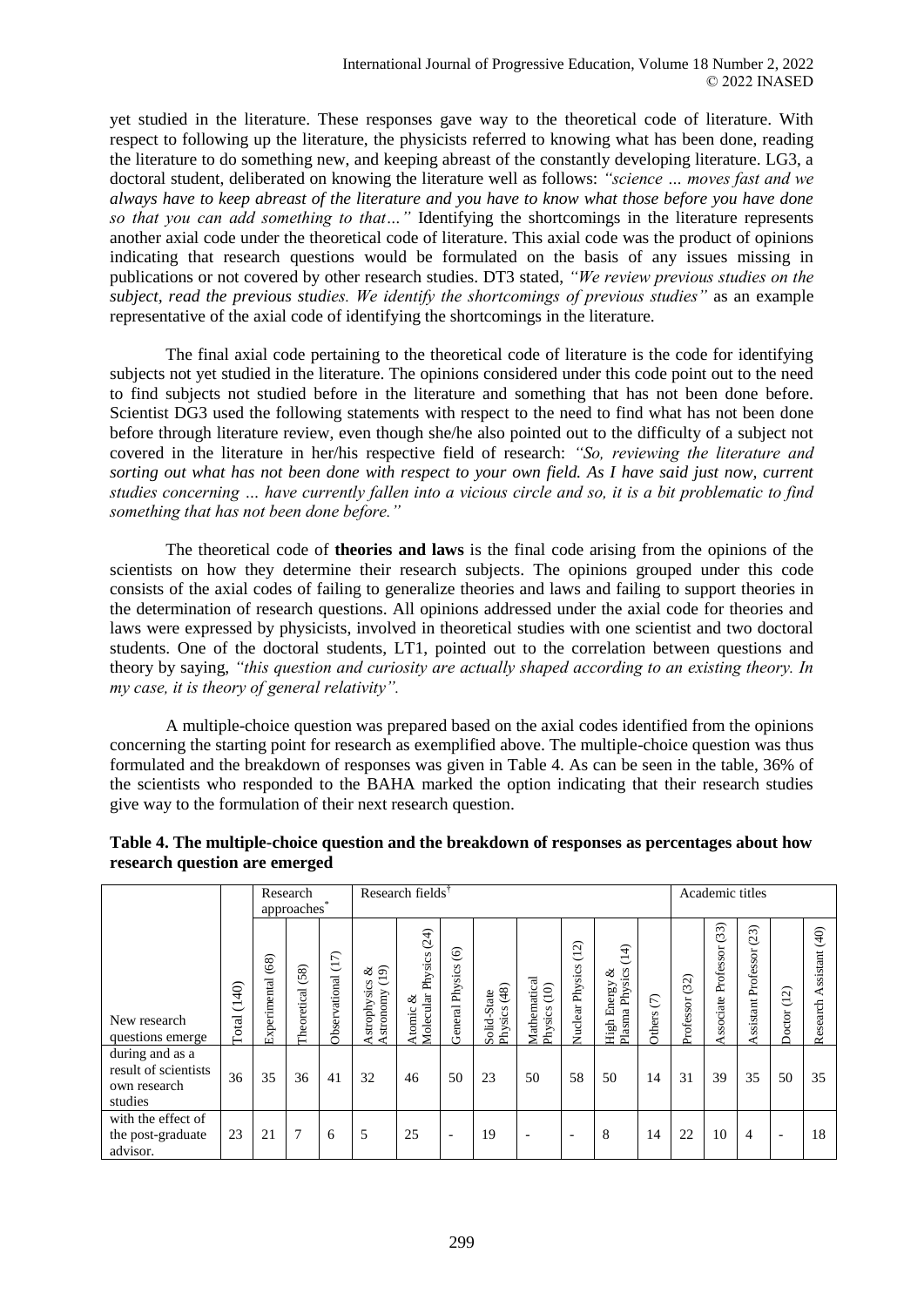| with the effect of<br>the results of<br>research<br>undertaken by<br>leading scientists<br>in the respective<br>field.                                                                                                                                                                                                                                     | 24 | 21 | 26 | 24 | 16 | 8  | 50                       | 33 | 20                       | 17 | 14 | 44 | 28 | 18 | 26             | 25 | 22 |
|------------------------------------------------------------------------------------------------------------------------------------------------------------------------------------------------------------------------------------------------------------------------------------------------------------------------------------------------------------|----|----|----|----|----|----|--------------------------|----|--------------------------|----|----|----|----|----|----------------|----|----|
| line with theories<br>and laws<br>governing the<br>respective field.                                                                                                                                                                                                                                                                                       | 19 | 16 | 22 | 24 | 32 | 17 | $\overline{\phantom{a}}$ | 17 | 30                       | 25 | 14 | 14 | 16 | 18 | 31             | 17 | 18 |
| None of the<br>choices reflect<br>my opinion.                                                                                                                                                                                                                                                                                                              | 8  | 7  | 9  | 6  | 16 | 4  | $\overline{\phantom{a}}$ | 8  | $\overline{\phantom{a}}$ |    | 14 | 14 | 3  | 15 | $\overline{4}$ | 8  |    |
| The numbers in parentheses indicate the number of participants included in that group.<br>Some participants wrote two different statements for their research approach (E.g., both experimental and theoretical). In this<br>case, they were considered both experimental and theoretical. Therefore, the total number of participants (143) appears to be |    |    |    |    |    |    |                          |    |                          |    |    |    |    |    |                |    |    |

*more than the number of participants in the research. † Medical physics, phonetics, optics and climate physics were grouped as others.* 

The most striking finding when considering the table with research approaches is that only rather a small portion of observational and theoretical physicists marked the choice concerning the effect of the advisor on the determination of research questions, while the same choice was marked by one-fifth of experimental physicists.

A review of the table specifying the breakdown of fields of research among the physicists, an equal number of astrophysicists were observed to have marked each of the choices indicating that their current research would lead to the formulation of their next research questions and their research questions would be shaped in line with theories and laws governing the respective field. On the other hand, general physicists equally marked the choice indicating that research questions were formulated during current research studies and the choice relating to the effect of the results of research undertaken by leading scientists in the respective field. Physicists declaring their field of research as solid-state physics and medical physics, phonetics, and optics, etc. were grouped as other scientists and indicated, as a different opinion than those of the other responding physicists, that their new research questions were formulated mainly with the impact of the results of research studies undertaken by leading scientists in the respective field.

8 % of the physicists, i.e. 11 physicists, marked the choice indicating that none of the choices represented their opinions. Three physicists, involved in high-energy and plasma physics, astronomy, astrophysics, and space sciences and solid-state physics as associate professors stated in their remarks that all of the choices applied to the determination of research questions. A high-energy and plasma physicist also pointed out to the effect of a scientist's imagination: *"All of the above apply to the determination of research questions for scientists. In addition, they also use their intuition and imagination to offer a different perspective and propose solutions to existing studies."* Two of the experimental physicists, who were titled as research assistants in the field of solid-state physics, were observed in their remarks to have been torn between two choices. As an example, a high-energy and plasma physicist as an associate professor, wrote *"between 1 and 4"* to express her/his opinion that the research studies undertaken by scientists gave way to new questions and at the same time, research questions were also formulated in accordance with theories and laws. One experimental solid-state physicist as a member of faculty with PhD, declared her/his hesitation between two choices by stating, *"Subjects and relevant questions appear as a result of both the research undertaken by scientists and the research undertaken by other scientists".* As explained above, no physicist with the doctorate title marked the choice pertaining to the effect of the advisor in the determination of research questions. Indicating that none of the choices reflected their opinion, a solid-state physicist as a doctor offered the following comment on the effect of the advisor: *"The effect of the advisor is relevant in the beginning, then, as the scientist develops further in science, they ask their own questions and generate specific scientific objectives for themselves."* Among other physicists indicating that none of the choices featured in the BAHA reflected their opinions, one atomic and molecular physicist offered a remark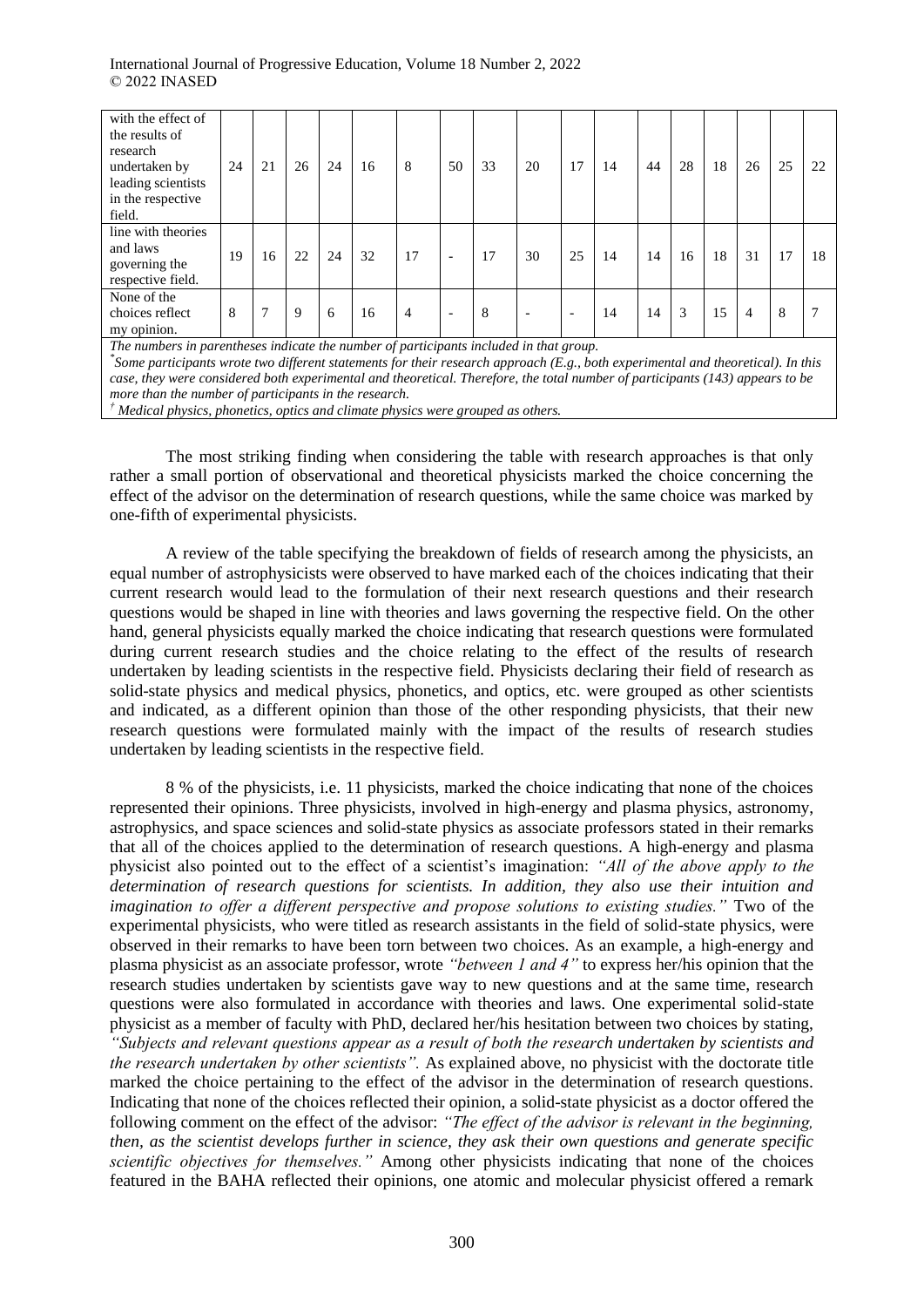similar to the choice indicating that the research studies undertaken by a given scientist would generate new questions. The convergence of the remark of our physicist with the professor title with the choice was apparent in their following statement: *"Questions appear in the process of solving the original question designated for research."* Finally, a solid-state physicist as a member of the faculty with PhD, explained how research studies were sometimes shaped entirely out of curiosity as follows: *"Sometimes, there are already certain questions tied to a problem. In other words, the research questions are ready. Other times, there is no question embodied in the problem, but mere curiosity over a subject. Research studies conducted to satisfy such curiosity produce the questions spontaneously."*

Consequently, physicists are observed to reach a consensus on certain opinions concerning how questions are formulated for the purposes of scientific research. The choices designated for the BAHA are in considerable consistency with the opinions of physicists.

#### **Opinions of scientists on the factors affecting them in the research inception process**

Participant physicists were not only asked how they started the scientific research process and how they determined the research questions but also how they identified the specific factors influencing them in this process. The opinions of the interviewees were represented with the following theoretical codes: persons, resources, study environment, and research.

The responses of the interviewed scientists who pointed out to themselves and other scientists as factors of influence on the research process were compiled under the theoretical code of **persons**. The theoretical code of persons consists of the axial codes of the background of the scientist, the internal motivation of the scientist, and other scientists. The scientists we interviewed for the initial stage of the research study indicated that the research process was affected by the background potential, knowledge, educational background, and experience of the scientist. Such expressions gave way to the understanding that the background of a given scientist is influential on the scientific research inception process and thus, to the designation of the relevant axial code. LG2 explained that research studies were shaped in line with the educational background of the scientist by stating, *"The education you receive more or less shapes what you will do. A scientist acts on the basis of such knowledge",* while DG4 used the following statements with respect to experience: *"Now, I am educated. I am a scientist. I have already been involved in scientific research and teamwork right from the start owing to master's and doctorate studies. There, I learn the process and gain experience."*

According to the opinions of the physicists, another factor of influence on the scientific research inception process is the motivation of a given scientist. This category covers discourses mentioning such concepts as internal motivation, impulses, and eagerness. DG3, a doctoral student, indicated that her/his own laziness and procrastination were influential on the research process: *"as I have said, the environment has an impact to an extent, but it is mostly about me, because I procrastinate a bit and am a lazy person."* 

Another axial code under the theoretical code of persons, formulated with respect to the factors affecting the scientific research inception process, is the code for other scientists. The opinions compiled in this category relate to scientists in the study environment and scientists in the scientific community. The physicists expressed that the hard work of scientists in the study environment, or lack thereof, was influential on scientists.

Another theoretical code emerging from the opinions of the physicists with respect to the factors of influence on the scientific research inception process relates to the code of **resources**. The said code consists of the axial codes of technical resources and access to publications. Nearly all of the opinions in the categories of technical resources are sourced from observational physicists.

The opinions received with respect to administrative burden, office hours, and the working culture of the country gave way to the formulation of a code for the **study environment**. LG2, a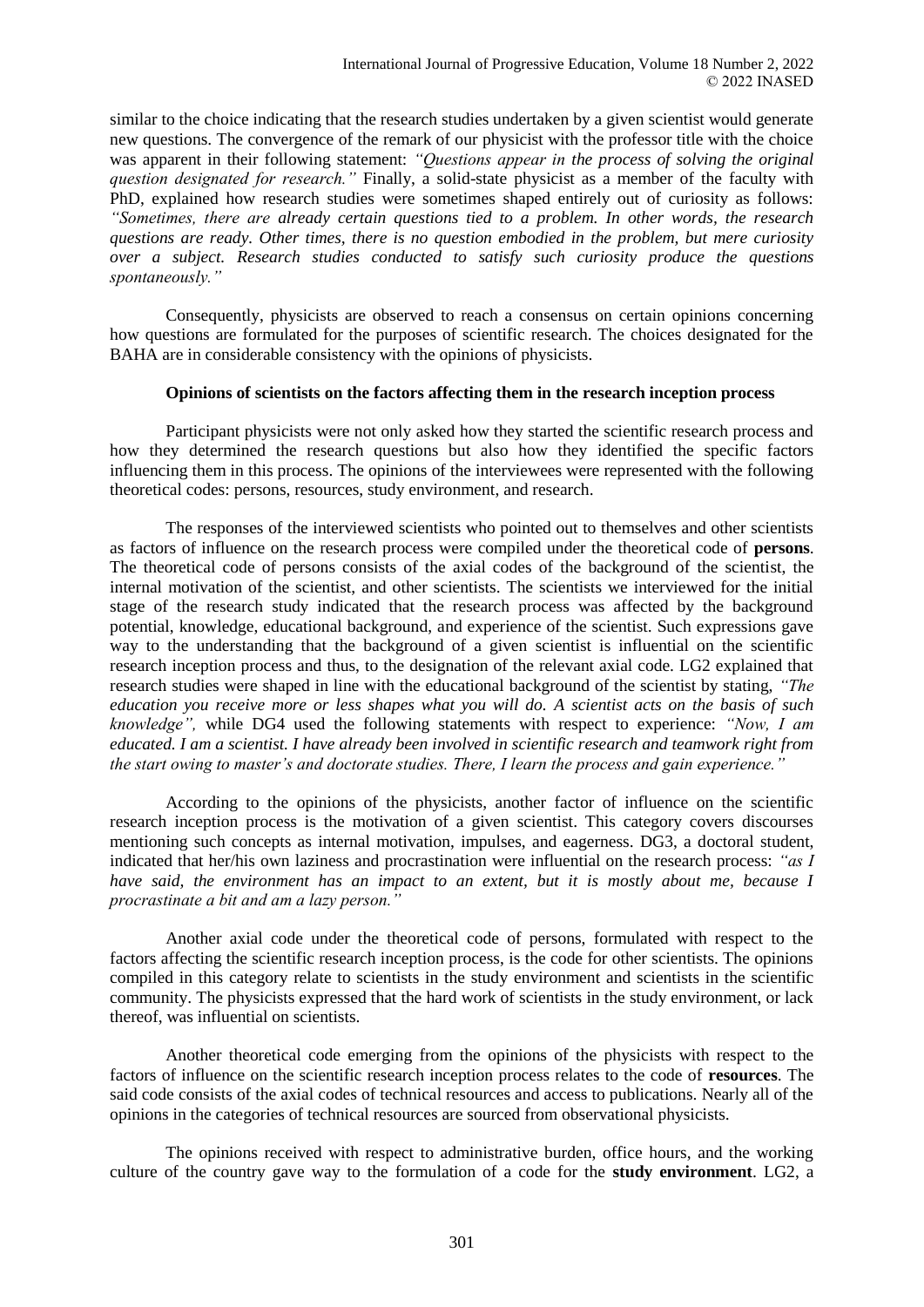doctorate student employed as a research assistant, stated that unscheduled work burden affected her/his studies: *"if it is scheduled, it's fine, as I like to work on a schedule. So, any tasks given to me outside of my schedule directly affect me …What matters is when and where a task is to be done rather than its size; for me, it should be on a scheduled format."* Another doctoral student, LG1, pointed out to the effect of office hours by stating, *"For example, research assistants are regarded as public servants and expected to stay in office from 8 to 17.00. But they may be working at nights. Maybe working until the morning. You then ask them to be at the office at 8 in the morning. You also burden them with daily tasks".* The other opinions considered under the code of study environment mentioned the effect of the working conditions of the country. *DG4,* an experienced scientist, emphasized the study environment as an influential factor by saying, *"In my opinion, it has something to do with the culture; unfortunately, this is our greatest disadvantage, this is our culture. Trying to make money the easiest way, without working to the extent possible. This is the mindset we have".*

The final code concerning the factors affecting the scientific research inception process in line with the opinions of the physicists is the code of **research**. The physicists with opinions under this axial code mentioned such factors as the reasonable time required for the conduct of a study, the ability of the researcher to conduct the study, and the publishability of the research.

As a result of the interviews held with physicists, two questions were prepared for the BAHA on the basis of the axial codes identified during the interviews with respect to the factors affecting the scientific research inception process. The first of these questions asked scientists *"In your opinion, are there any factors affecting scientists in the research inception process?".* 9 out of the scientists responding to the BAHA ( $\sim$ 6 %) indicated that scientists could not be affected by any factor in the scientific research inception process. The 131 remaining scientists marked the choice indicating that scientists could be affected by certain factors in the scientific research inception process. The second question prepared for the BAHA and the breakdown of responding scientists by their responses are specified in [Table 5.](#page-11-0) A review of the table shows that scientists in physics focused on three choices in their responses concerning the factors of influence on the scientific research inception process. These choices cover expressions relating to the background of the scientist, internal motivation of the scientist, and resources.

|                                                                                     |             | Research<br>approaches* |                    |                    |                                                              | Research fields <sup>†</sup>             |                                      | Academic titles             |                              |                            |                                                          |            |                   |                                |                                |                |                            |
|-------------------------------------------------------------------------------------|-------------|-------------------------|--------------------|--------------------|--------------------------------------------------------------|------------------------------------------|--------------------------------------|-----------------------------|------------------------------|----------------------------|----------------------------------------------------------|------------|-------------------|--------------------------------|--------------------------------|----------------|----------------------------|
| In the process of<br>starting scientific<br>research, scientists are<br>affected by | Total (140) | (68)<br>Experimental    | 58)<br>Theoretical | Observational (17) | $\widehat{\mathcal{L}}$<br>ళ<br>Astronomy (1<br>Astrophysics | (24)<br>Molecular Physics<br>ళ<br>Atomic | $\circledcirc$<br>Physics<br>General | Physics (48)<br>Solid-State | Mathematical<br>Physics (10) | (12)<br>Physics<br>Nuclear | $\overline{14}$<br>Physics<br>ళ<br>High Energy<br>Plasma | Others (7) | (32)<br>Professor | (33)<br>Professor<br>Associate | (23)<br>Professor<br>Assistant | (12)<br>Doctor | Assistant (40)<br>Research |
| their own<br>background.                                                            | 30          | 25                      | 38                 | 27                 | 33                                                           | 39                                       | 60                                   | 28                          | $\Omega$                     | 20                         | 33                                                       | 33         | 18                | 39                             | 32                             | 8              | 38                         |
| their internal<br>motivation.                                                       | 29          | 26                      | 31                 | 27                 | 33                                                           | 22                                       | 40                                   | 31                          | 56                           | 30                         | 8                                                        | 17         | 32                | 14                             | 41                             | 50             | 23                         |
| their colleagues.                                                                   |             |                         | $\Omega$           | $\theta$           | $\Omega$                                                     | $\Omega$                                 | $\overline{0}$                       | $\overline{2}$              | $\mathbf{0}$                 | $\theta$                   | $\mathbf{0}$                                             | $\Omega$   | $\Omega$          | $\theta$                       | $\overline{0}$                 | $\Omega$       | 3                          |
| the availability of<br>resources.                                                   | 32          | 42                      | 17                 | 40                 | 22                                                           | 39                                       | $\overline{0}$                       | 37                          | 11                           | 30                         | 42                                                       | 33         | 43                | 36                             | 27                             | 25             | 26                         |
| feasibility and<br>publishability of<br>research studies.                           | 5           | 3                       | 8                  | 6                  | $\Omega$                                                     | $\Omega$                                 | $\overline{0}$                       | $\Omega$                    | 33                           | 10                         | 17                                                       | 17         | 7                 | $\overline{4}$                 | $\Omega$                       | 8              | $\overline{7}$             |
| None of the choices<br>reflect my opinion.                                          | 3           | 3                       | 6                  | $\Omega$           | 11                                                           | $\Omega$                                 | $\overline{0}$                       | $\overline{2}$              | $\Omega$                     | 10                         | $\Omega$                                                 | $\Omega$   | $\Omega$          | 7                              | $\Omega$                       | 8              | 3                          |

<span id="page-11-0"></span>**Table 5. The multiple-choice question and the breakdown of responses as percentages about factors in the process of starting scientific research**

*The numbers in parentheses indicate the number of participants included in that group.*

*\* Some participants wrote two different statements for their research approach (E.g., both experimental and theoretical). In this case, they were*  considered both experimental and theoretical. Therefore, the total number of participants (143) appears to be more than the number of *participants in the research.*

*† Medical physics, phonetics, optics and climate physics were grouped as others.*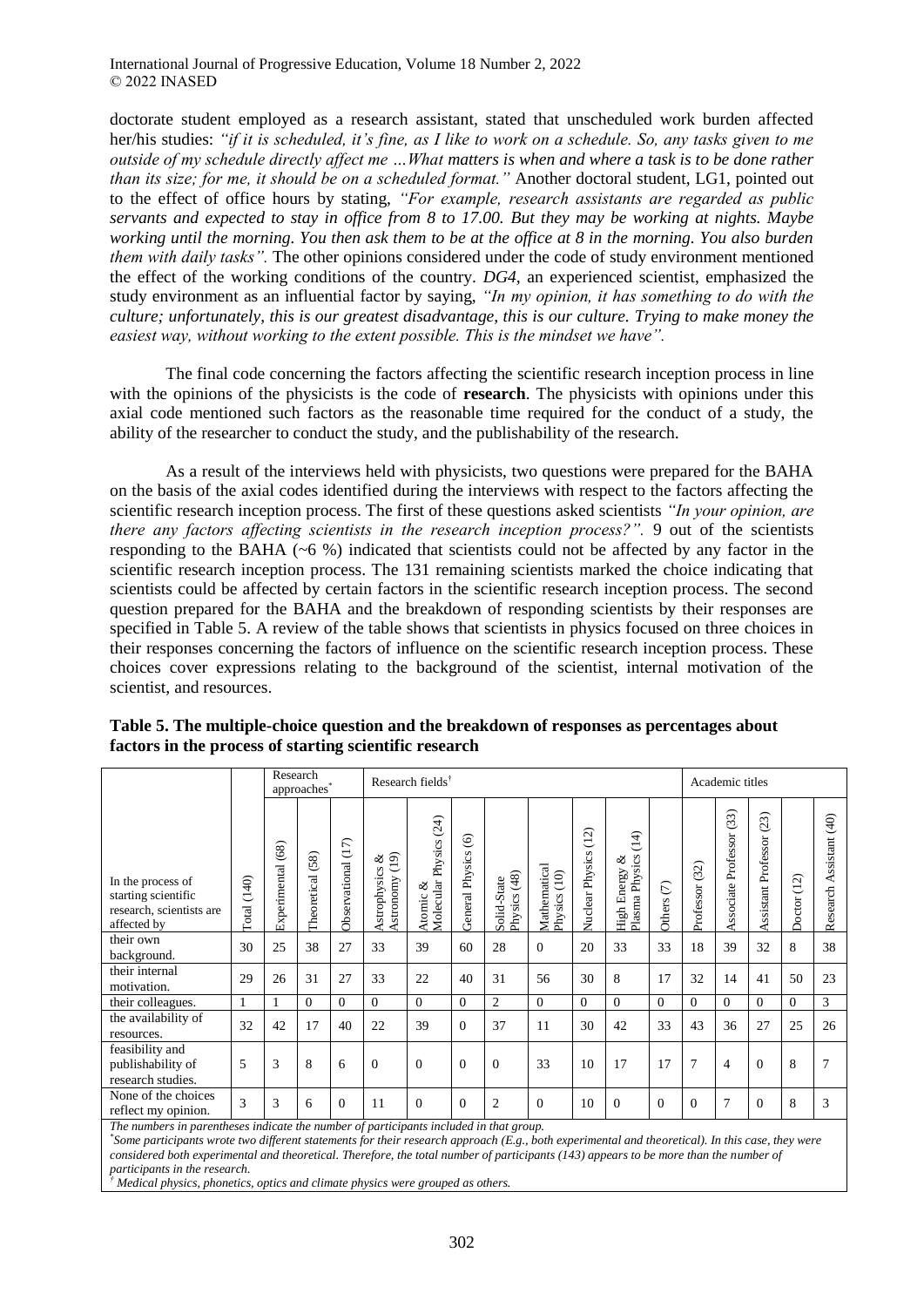Considering the variety of research approaches, 40 % of the scientists involved in experimental and observational studies indicated resources as an influential factor, while this ratio was naturally lower among scientists involved in theoretical studies. Almost one-fourth of the scientists involved in theoretical studies marked factors pertaining to the scientist themselves. Scientists involved in experimental and observational studies marked the choices pertaining to the scientist themselves in approximately equal shares.

A review of the factors considered by the scientists to be influential on the scientific research inception process by academic titles indicated that scientists with the professor title mostly pointed out to resources as a factor of influence. On the other hand, scientists with the titles of associate professor, research assistant, and expert mostly marked the background of a given scientists as a factor. The striking finding from the perspective of academic titles was that slightly less than half of the members of the faculty with PhD and half of the doctors indicated internal motivation to be an influential factor.

# **DISCUSSION AND CONCLUSION**

As a brief summary of the results of the present study, the participant physicists reported that they started their research studies mostly by specifying a problem or a scientific question. With respect to the determination of such problem or scientific question, the respondents most frequently expressed that their preceding research studies generated the specific questions of their subsequent research studies. In a specific subdiscipline of physics, the research studies conducted by some influential scholars also played an important role in developing their research questions. The participant physicists expressed that the scientific research inception process was affected by some factors such as the availability of sufficient resources, and the background and internal motivation of the scientists. At this point, it should be emphasized that the present study did not aim to offer any generalization or statistical relationship about scientists' opinions of the scientific research inception process. It aimed to unveil the diverse opinions of physicists conducting research studies in various subfields of physics. The results of the study verified that there existed no single course or method of action pursued by all physicists to conduct their scientific research studies. In addition, a specific pattern was almost impossible to detect in the answers given by participant physicists to multiple-choice questions based on their specific research approaches, fields of research and academic titles.

However, certain differences observed during the study warrant more emphasis. In response to the question as to how scientists started their research, only 4 out of 140 responding physicists (3%) acknowledged a hypothesis as a starting point in their research studies. 3 of these scientists involved in nuclear physics (one-fourth of the scientists involved in nuclear physics) and 1 in astronomy and astrophysics. These 4 scientists are either doctors or PhD candidates. One of these scientists stated that they were involved in experimental studies, another one in theoretical studies, another one in observational studies, and the last one in both experimental and theoretical studies. At this point, it is impossible to comment on their research approaches. Our lack of knowledge on the respective research subjects precludes us from offering any comment on this matter, as well.

Another striking difference observed in the study was that the higher number of the physicists in the field of solid-state physics marked the option of determining research questions from the results of research studies undertaken by leading scientists in the respective field than those of physicists in other fields. Although providing a readily available explanation to this difference is an uneasy task, it may stem from the specific nature of solid-state physics. Solid-state physics is quite an extensive field encompassing such concepts as the structure of solids, material physics, superconductivity, and semiconductivity. There are fast-paced developments today in the field along with the rapid advancements in technology. Leading physicists in the field may adapt to such rapid changes and guide the field accordingly. Therefore, the research studies conducted by leading physicists in solid-state physics help other physicists in the field decide the scientific questions to investigate in their respective research projects.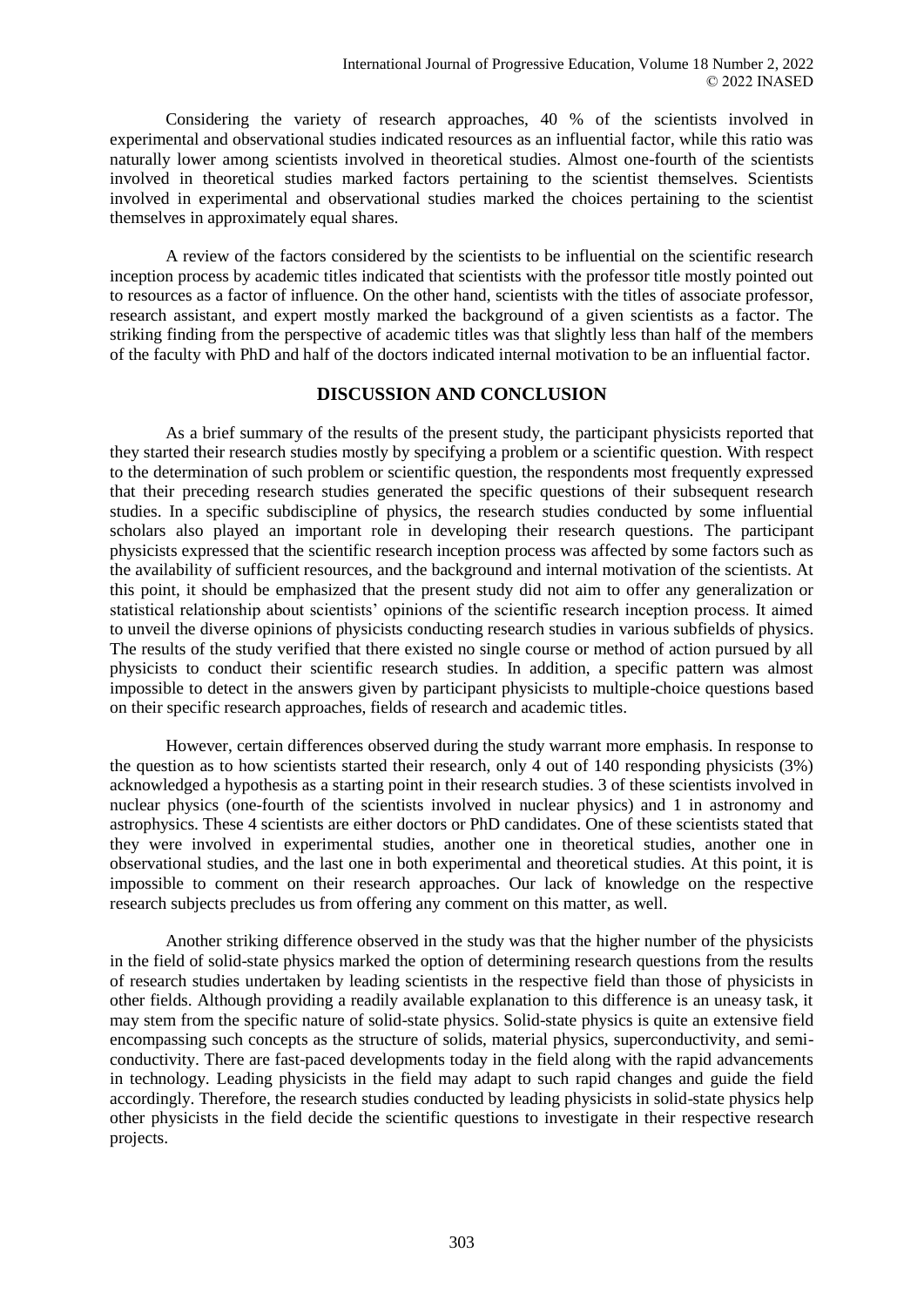One another result to be underlined in this study was related to the influence of the graduate academic advisors on determining the research questions to be pursued in research studies. While none of the physicists with a postdoctoral title preferred to choose the option that new research questions emerged with the main influence of the major professors, only 4 % of the assistant professors chose this option. In comparison to other scholars, this option was selected by the professors with a highest rate of 22 percent. It is usually the case that the majority of the postdoctoral physicists and the assistant professors in Turkish universities are generally the academicians who recently completed their doctoral degrees. The physicists with the professor titles generally take the major responsibility in providing the academic advising to these doctoral students. In terms of initiating new research questions, there seems to be a noticeable difference between the notions of the physicists with relatively recent PhD degrees and the professors as their graduate advisors. Another interesting point of the study was that only one physicists selected the option that their colleagues were influential in the research inception process. This meant that physicists having various academic titles and adopting different research approaches recognized that their colleagues were the least influential factor in initiating the new research questions. In consideration of this result indicating the limited influence of their academic advisors and colleagues on the research inception process, it would be worthwhile to investigate the mutual interactions and communications of the scientists further by future research studies in order to gain a better understanding of the human factor in the scientific research.

In response to the question concerning the factors of influence on scientific research inception process, most of the responding observational and experimental physicists marked the choice resources. This result is somewhat expected as observational and experimental physicists need more equipment than theoretical physicists to conduct their research studies. On the other hand, the theoretical physicists emphasized more the factors relevant to themselves as the individual scientists working in the field. When it comes to the influence of the specific subfields of the participant physicists to their research inception process, none of the physicists in mathematical physics tended to choose the option of the background of a given scientist. In comparison to 5 % of all responding physicists, 33 % of the mathematical physicists marked the choice the feasibility and publishability of research studies as a factor influencing the research inception process. This difference between the mathematical physicists and the other physicists in the study might be resulted from the specific nature of their respective field of research. Mathematics is generally accepted as a formal science, which embraces rationalism as opposed to empiricism adopted primarily by natural sciences. In other words, formal sciences like mathematics as in our case have a special structure based on certain axioms and assumptions. In contrast to scientists, including physicists in this study, in natural sciences who dominantly maintain an inductive approach in their research projects and thinking perspectives, mathematicians generally hold a deductive approach. Considering the aforementioned differences between mathematics and physics, it would not be too odd to observe that scientists working in the field of mathematical physics possess some diverging views from the physicists in other subdisciplines of physics. The relatively higher rate of mathematical physicists in the study who supported the feasibility and publishability of studies in the research inception process might be attributed chiefly to these peculiar disciplinary differences. As a result, the present research study indicates that each subdiscipline of physics is of a specific nature of its own and therefore, there is no single course or standard model of action with respect to the scientific research inception process.

In the context of the scientific research inception process, Lederman et al., (2014) reported that all scientific research started with a question and did not necessarily require the designation of a hypothesis as dictated by the conventional understanding of the scientific method. Certain studies conducted in Turkey also maintained that scientific research started with questions (Bostan-Sarıoğlan, 2018; Yenice & Özden, 2016). Furthermore, according to the textbooks distributed by the Turkish Ministry of National Education, it is reported that scientific research starts with a question in the  $6<sup>th</sup>$ grade science textbook (Yıldırım, Aydın, & Sarıkavak, 2019, p.10), and a hypothesis based on observations in the  $7<sup>th</sup>$  grade science textbook (Akdemir & Cetin-Atasoy, 2019, p.14). On the other hand, the 9<sup>th</sup> grade physics textbook at science high schools mentions that scientific research starts with a problem and a hypothesis may be developed depending on the individual problem (Aydın et al., 2019, p.25). This indicates that even the textbooks distributed by the Turkish Ministry of National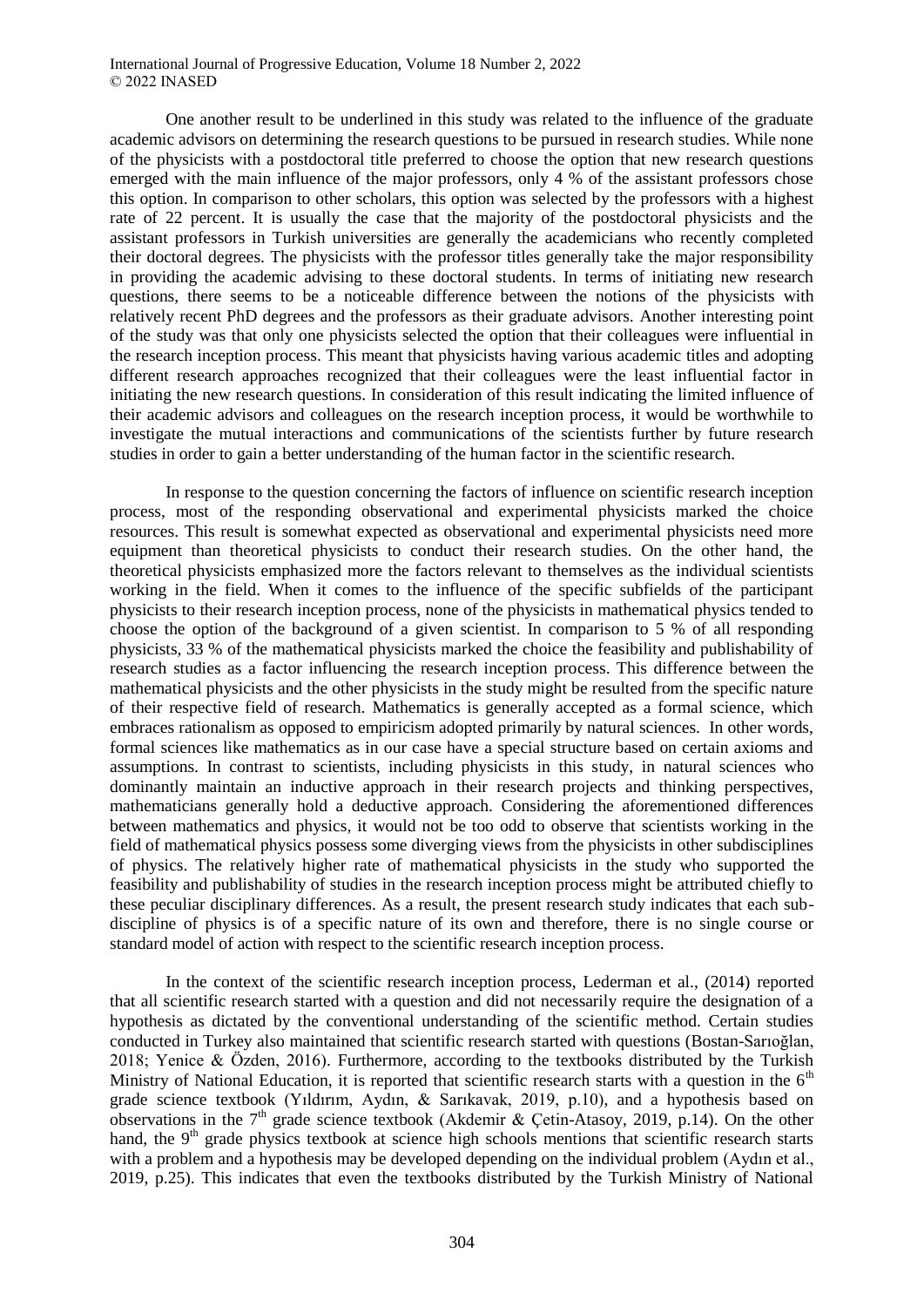Education fail to reach a level of consistency in terms of providing a precise description of the very early stages of the scientific research process. There is a certain inconsistency among the relevant literature in science education, the science and physics textbooks used in Turkey, and the specific results of our research study when it comes to the scientific research inception process. In other words, there is a striking divergence between the opinions of scientists mandated with the task of generating new knowledge and the information provided by science education literature and science textbooks explaining the tasks of scientists. Lederman et al. (2014) argue that conducting scientific research studies remain inadequate to developing a proper understanding of NOSI. However, it is our belief that the genuine experiences of the scientists working actively in a field of science provide a first-hand portrayal of the scientific research process. It is arguable to claim that the responses given by scientists in response to the question *"How do you start your scientific research?"* on the basis of their own experiences remain an inadequate depiction of the nature of scientific inquiry? While some scientists may start a new research study with a problem that occurs to them in their routine visit to an open bazaar, some other scientists may start to search for a subject in the literature, as exemplified by some of the responding physicists in our research study. In our opinion, the problem with the argument put forth by Lederman *et al*. relates to the generalization that all scientific research starts with a question. Some scholars already found the statements reported by Lederman *et al*. with respect to the NOSI too generic (Hodson & Wong, 2014; Irzik & Nola, 2011; Matthews, 2012). This implies that it would be very difficult to achieve, if not impossible, to devise a domain-general description of the scientific research process as different fields of science tend to exhibit different characteristics. The family resemblance approach developed originally by the prominent philosopher Ludwig Wittgenstein was refined by Irzik and Nola (2011; 2014) to overcome the criticisms directed to the domain-general accounts of science. According to the authors, the four family characteristics of aims and values of science, scientific methods, scientific practices, and scientific knowledge apply to all fields of science. Irzik and Nola argued that all fields of science incorporated generic cognitive practices such as formulating a problem or a question and generating solutions. The results of the research study from this perspective give way to the understanding that even if scientists start their research studies in different ways, they formulate a problem or question and seek solutions to such problem or question under the influence of the researcher or other scientists and within the means of the available resources.

Wong and Hodson (2009) concluded that the literature on science education did not completely agree with the opinions of scientists about NOS concepts. The authors stated that the results they had obtained from their research studies strongly emphasized that there was no single NOS that would fit all disciplines. Even if the search continues for a common framework for NOS, the need for incorporating a variety components of NOS into each peculiar scientific discipline have recently been pronounced more frequently by several scholars (e.g. Schizas, Psillos, & Stamou, 2016; Tala & Vesterinen, 2015; Wong & Hodson, 2009). Specifically, some researchers discussed the importance of focusing on various topics from different disciplines in philosophy of science with respect to the scientific research process as an inherent element of NOS (Bhushan & Rosenfeld, 2000; Kampourakis, 2013; Mayr, 2008). The main structure of the philosophy of science has historically been shaped mostly in line with the field of physics rather than biology and chemistry. Despite supported by a very limited number of studies exhibiting a statistically strong evidence, there is an argument that physicists are said to offer different opinions on certain aspects of NOS than those of scientists involved in chemistry, biology and other natural sciences (Schwartz, 2004; Schwartz & Lederman, 2008; Tira, 2009). At this point, a more comprehensive understanding should be secured to elaborate the opinions of scientists adopting different approaches in a single field of science as proposed by Schwartz (2004) and Schwartz and Lederman (2008). Eliciting the opinions of scientists operating in different fields of science and with diverse research approaches would be highly informative to reveal the true nature of the scientific research process. An attempt was made in the present research study to identify the opinions of physicists working in different subfields of physics and with different research approaches about the scientific research inception process. In the study, there observed a striking difference among the notions of the physicists with different research approaches. This difference was represented by the fact that observational and experimental physicists considered resources to be a more influential factor on the research inception process than theoretical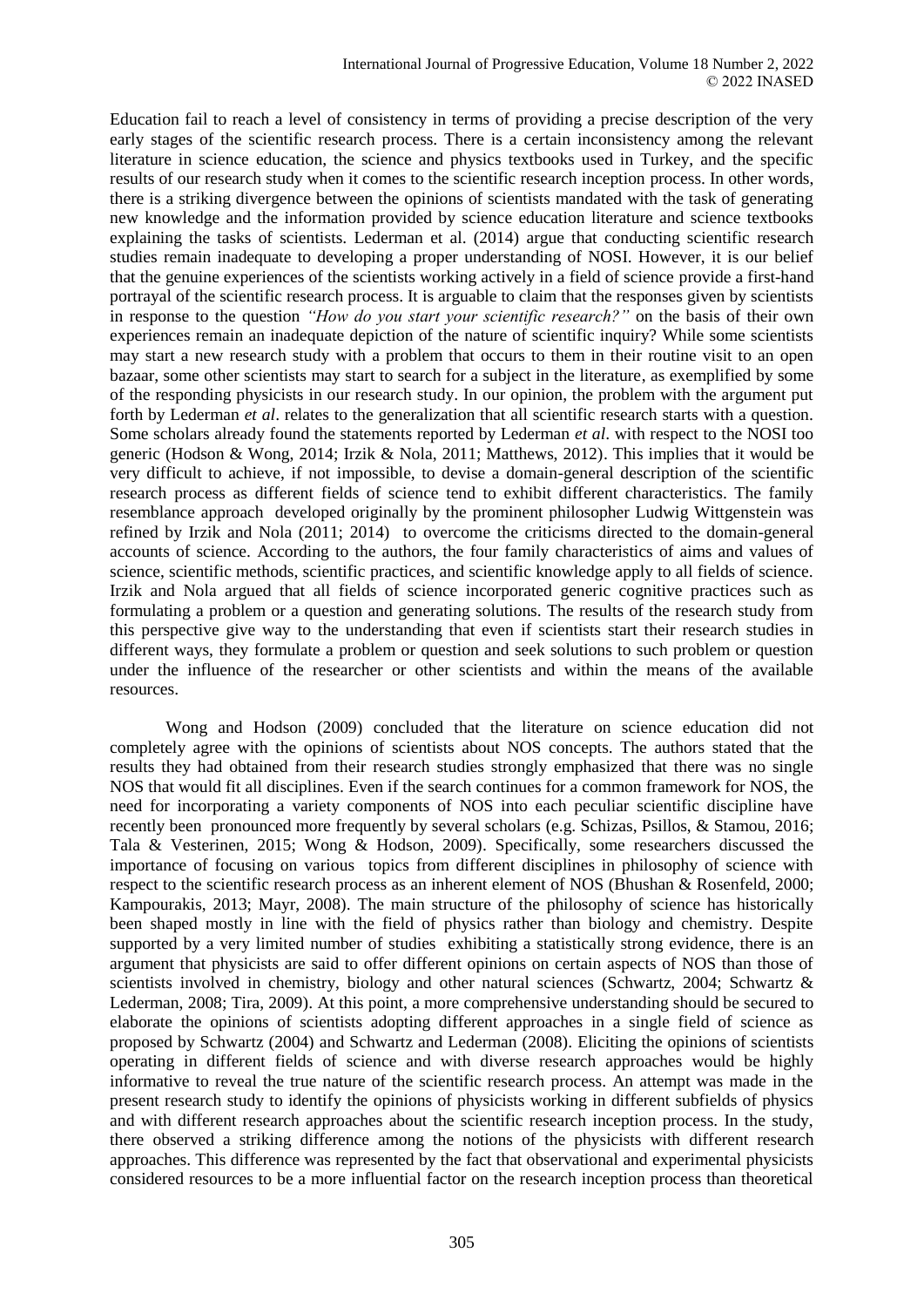physicists. In our opinion, the finding concerning the differences among the opinions of the physicists with different research approaches warrants further investigation. This finding relates to the question as to whether the nature of scientific research process varies with individual sub-disciplines such as solid-state physics or mathematical physics.

Educational research studies on how to improve the teaching of science emphasize the importance of engaging students with authentic learning environments such as science fairs bringing students together with scientists. Science fairs offer learners the real-life scientific research experiences, the apprenticeship opportunities with scientists and the authentic science learning atmospheres. Education policies in Turkey already encourage scholars to organize interactive events bringing teachers and students together with scientists. The best example to such events is represented by the science camps supported by the Department of Science and Society under the Scientific and Technological Research Council of Turkey (TUBITAK). These environments bringing teachers and students together with scientists would allow both parties to discuss matters relevant to NOS concepts. However, what would happen if there are contradictions between the knowledge imparted by schools or science teachers and the opinions of scientists? An assessment of the matter from this perspective, there is an apparent need for a consensus. Therefore, it should be ensured that science teachers should hear the voices of scientists and vice versa.

#### **REFERENCES**

- Abd-El-Khalick, F. (2012). Examining the sources for our understandings about science: Enduring conflations and critical issues in research on nature of science in science education. *International Journal of Science Education*, 34(3), 353–374. https://doi.org/10.1080/09500693.2011.629013
- Aikenhead, G. S., & Ryan, A. G. (1992). The development of a new instrument : "Views on sciencetechnology-society" (VOSTS). *Science Education*, 76(5), 477–491. https://doi.org/10.1002/sce.3730760503
- Akdemir, E., & Çetin-Atasoy, D. (2019). Ortaokul ve imam hatip ortaokulu fen bilimleri 7. sınıf ders kitabı. Ankara: Devlet Kitapları.
- Allchin, D. (2017). Beyond the consensus view: Whole science. *Canadian Journal of Science, Mathematics and Technology Education*, 17(1), 18–26. https://doi.org/10.1080/14926156.2016.1271921
- Aydeniz, M., & Bilican, K. (2014). What do scientists know about the nature of science? A case study of novice scientists' views of NOS. *International Journal of Science and Mathematics Education*, 12(5), 1083–1115. https://doi.org/10.1007/s10763-013-9449-1
- Aydın, A., Çelik, A., Yılmaz, İ., Soyarslan, K., Erat, M., & Bozarslan, Ş. (2019). Fen lisesi fizik 9. sınıf ders kitabı. Ankara:Devlet Kitapları.
- Bhushan, N., & Rosenfeld, S. (2000). Of minds and molecules: New philosophical perspectives on chemistry. Oxford: Oxford University Press.
- Bostan-Sarıoğlan, A. (2018). Assessment of preservice science teachers' views about scientific inquiry after training. *Mehmet Akif Ersoy Üniversitesi Eğitim Fakültesi Dergisi*, (48), 136–159. Retrieved from https://dergipark.org.tr/tr/pub/maeuefd/issue/39596/402615
- Charmaz, K. (2014). *Constructing Grounded Theory*, 2nd edn. Thousand Oaks: Sage.
- Erduran, S., & Dagher, Z. R. (2014). *Reconceptualizing the nature of science for science education: Scientific knowledge, practices and other family categories*. Dordrecht: Springer.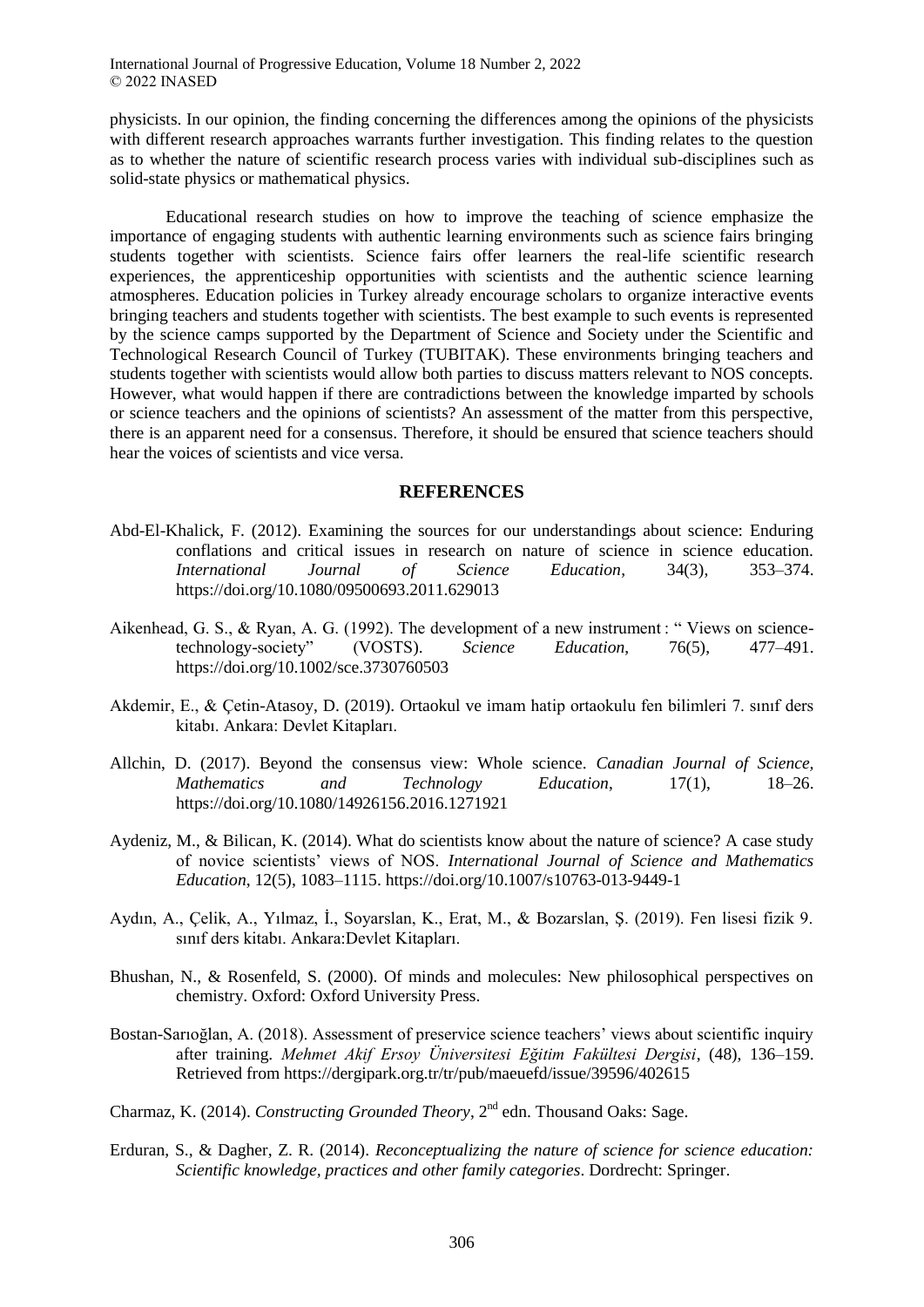Glaser, B. G., & Strauss, A. L. (1967). *The discovery of grounded theory*. Chicago: Aldine.

- Hodson, D., & Wong, S. L. (2014). From the horse's mouth: Why scientists' views are crucial to nature of science understanding. *International Journal of Science Education*, 36(16), 2639- 2665. https://doi.org/10.1080/09500693.2014.927936
- Irzik, G, & Nola, R. (2014). New directions for nature of science research. In M. R. Matthews (Ed.), *International Handbook of Research in History, Philosophy and Science Teaching* (pp. 999– 1021). Dordrecht: Springer.
- Irzik, G., & Nola, R. (2011). A family resemblance approach to the nature of science for science education. *Science & Education*, 20(7–8), 591–607. https://doi.org/10.1007/s11191-010- 9293-4
- Kampourakis, K. (2013). Philosophy of biology and biology education: An introduction. In K. Kampourakis (Ed.), *The philosophy of biology a companion for educators* (pp. 1–29). Springer.
- Lederman, J. S., Lederman, N. G., Bartos, S. A., Bartels, S. L., Meyer, A. A., & Schwartz, R. S. (2014). Meaningful assessment of learners' understanding about scientific inquiry - the views about scientific inquiry (VASI) questionnaire. *Journal of Research in Science Teaching*, 51(1), 65–83. https://doi.org/10.1002/tea.21125
- Lederman, N., Antink, A., & Bartos, S. (2014). Nature of science, scientific inquiry, and socioscientific issues arising from genetics: A pathway to developing a scientifically literate citizenry. *Science & Education*, 23(2), 285–302. https://doi.org/10.1007/s11191-012-9503-3
- Lederman, N. G. (2006). Syntax of nature of science within inquiry and science instruction. In N. Flick & L. Lederman (Eds.), *Scientific inquiry and nature of science: Implications for teaching, learning, and teacher education* (pp. 301–317). Dordrecht: Kluwer Academic Publishers.
- Matthews, M. (2012). Changing the focus: From nature of science (NOS) to features of science (FOS). In M. S. Khine (Ed.), *Advances in nature of science research* (pp. 3–26). Dordrecht: Springer.
- Mayr, E. (1997). *This is biology – The science of the living world*. Harvard University Press.
- McComas W.F., & Olson, J. K. (2002). The nature of science in international science education standards documents. In W. F. McComas (Ed.), *The nature of science in science education: Rationale sand strategies* (pp. 41–52). Dordrecht: Kluwer Academic Publishers.
- OECD. (2016). PISA 2015 Results (Volume I): Excellence and equality in education (Vol. I). OECD.
- Osborne, J., Collins, S., Ratcliffe, M., Millar, R., & Duschl, R. (2003). What "ideas-about-science" should be taught in school science? A delphi study of the expert community. *Journal of Research in Science Teaching*, 40(7), 692–720. https://doi.org/10.1002/tea.10105
- Schizas, D., Psillos, D., & Stamou, G. (2016). Nature of science or nature of the sciences? *Science Education*, 100(4), 706-733. https://doi.org/10.1002/sce.21216
- Schwartz, R. (2004). *Epistemological views in authentic science practice: A cross-discipline comparison of scientists' views of nature of science and scientific inquiry*. (Unpublished doctoral dissertation). Oregon State University, Oregon, USA.